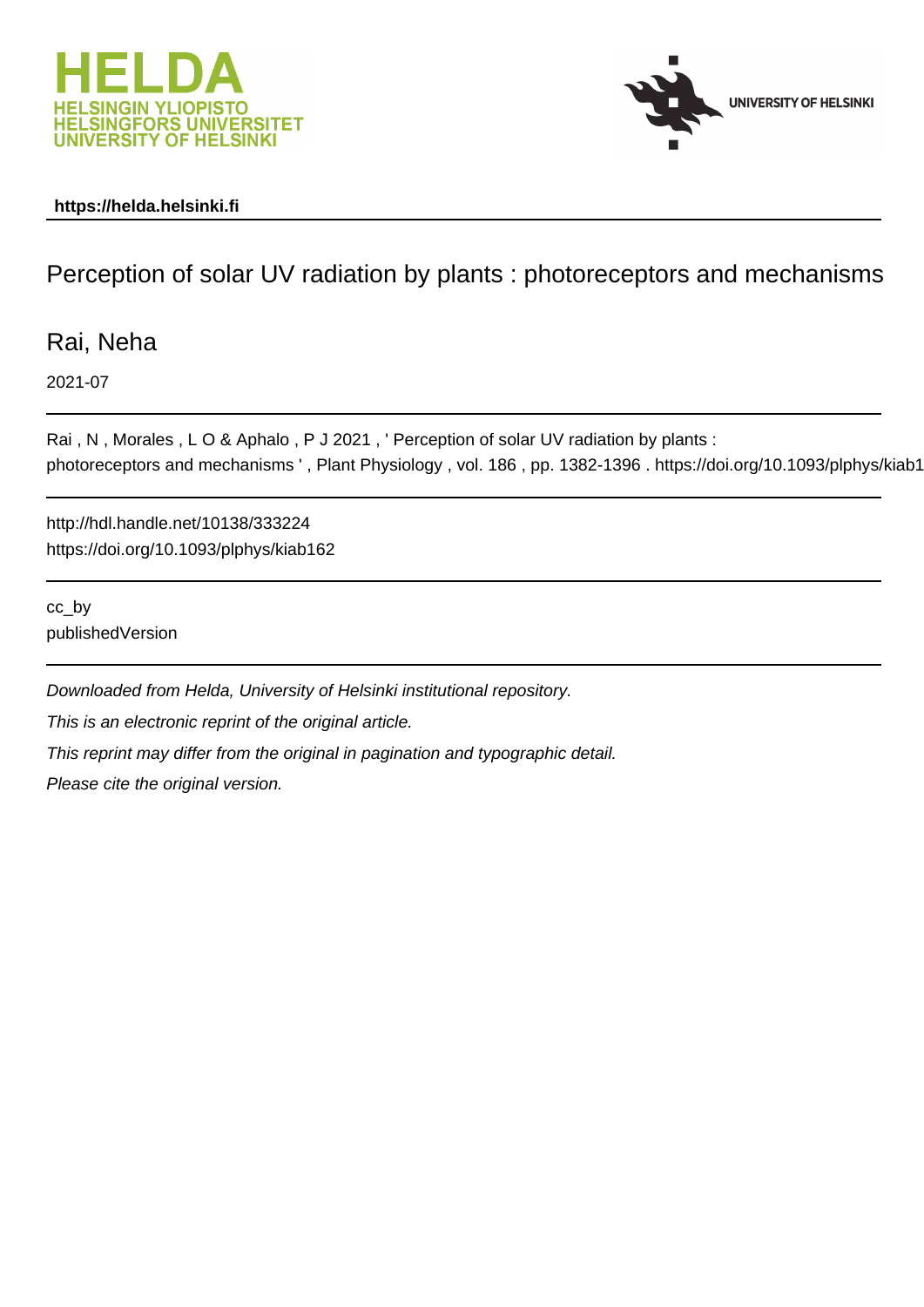# Plant Physiology®

## Perception of solar UV radiation by plants: photoreceptors and mechanisms

Neha Rai 1,\* ,‡ Luis Orlando Morales <sup>2</sup> and Pedro Jose´ Aphalo 1,†

- 1 Organismal and Evolutionary Biology, Viikki Plant Science Center (ViPS), Faculty of Biological and Environmental Sciences, University of Helsinki, 00014 Helsinki, Finland
- 2 School of Science and Technology, The Life Science Center-Biology, O¨rebro University, SE-70182 O¨rebro, Sweden

\*Author for communication: neha.rai@unige.ch

† Senior author.

Update

‡ Present address: Department of Botany and Plant Biology, University of Geneva, Geneva, Switzerland.

N.R. conceptualized the layout of the manuscript. N.R. and P.J.A. wrote the manuscript with contributions from LO.M. All three authors revised and commented on the whole manuscript.

The author responsible for distribution of materials integral to the findings presented in this article in accordance with the policy described in the Instructions for Authors ([https://academic.oup.com/plphys/pages/general-instructions\)](https://academic.oup.com/plphys/pages/general-instructions) is: Neha Rai (neha.rai@unige.ch).

## Abstract

About 95% of the ultraviolet (UV) photons reaching the Earth's surface are UV-A (315–400 nm) photons. Plant responses to UV-A radiation have been less frequently studied than those to UV-B (280–315 nm) radiation. Most previous studies on UV-A radiation have used an unrealistic balance between UV-A, UV-B, and photosynthetically active radiation (PAR). Consequently, results from these studies are difficult to interpret from an ecological perspective, leaving an important gap in our understanding of the perception of solar UV radiation by plants. Previously, it was assumed UV-A/blue photoreceptors, cryptochromes and phototropins mediated photomorphogenic responses to UV-A radiation and "UV-B photoreceptor" UV RESISTANCE LOCUS 8 (UVR8) to UV-B radiation. However, our understanding of how UV-A radiation is perceived by plants has recently improved. Experiments using a realistic balance between UV-B, UV-A, and PAR have demonstrated that UVR8 can play a major role in the perception of both UV-B and short-wavelength UV-A (UV-Asw, 315 to  $\sim$ 350 nm) radiation. These experiments also showed that UVR8 and cryptochromes jointly regulate gene expression through interactions that alter the relative sensitivity to UV-B, UV-A, and blue wavelengths. Negative feedback loops on the action of these photoreceptors can arise from gene expression, signaling crosstalk, and absorption of UV photons by phenolic metabolites. These interactions explain why exposure to blue light modulates photomorphogenic responses to UV-B and UV-A<sub>sw</sub> radiation. Future studies will need to distinguish between short and long wavelengths of UV-A radiation and to consider UVR8's role as a UV-B/UV- $A_{sw}$  photoreceptor in sunlight.

## Introduction

Ultraviolet (UV) radiation (100–400 nm) is divided based on wavelength into UV-C (100–280 nm), UV-B (280–315 nm), and UV-A (315–400 nm) bands. These definitions originate from discussions held in 1932 and were later used for CIE and ISO standards ( $Björn$ , 2015). Wavelength limits were likely chosen based on the properties of DNA and ozone, and available instrumentation, without consideration of plant responses. Despite this, these limits have been used with only small variations almost unquestioned in plant research for nearly a century. This is in stark contrast to the definition of photosynthetically active radiation (PAR, 400–700 nm) that is based on measured action spectra (McCree, 1972). In sunlight, the photon ratio between UV



This is an Open Access article distributed under the terms of the Creative Commons Attribution License (http://creativecommons.org/licenses/by/4.0/), which permits unrestricted reuse, distribution and reproduction in any medium, provided the original work is properly cited.

Received November 3, 2020. Accepted March 25, 2021. Advance access publication April 7, 2021 V<sup>C</sup> The Author(s) 2021. Published by Oxford University Press on behalf of American Society of Plant Biologists.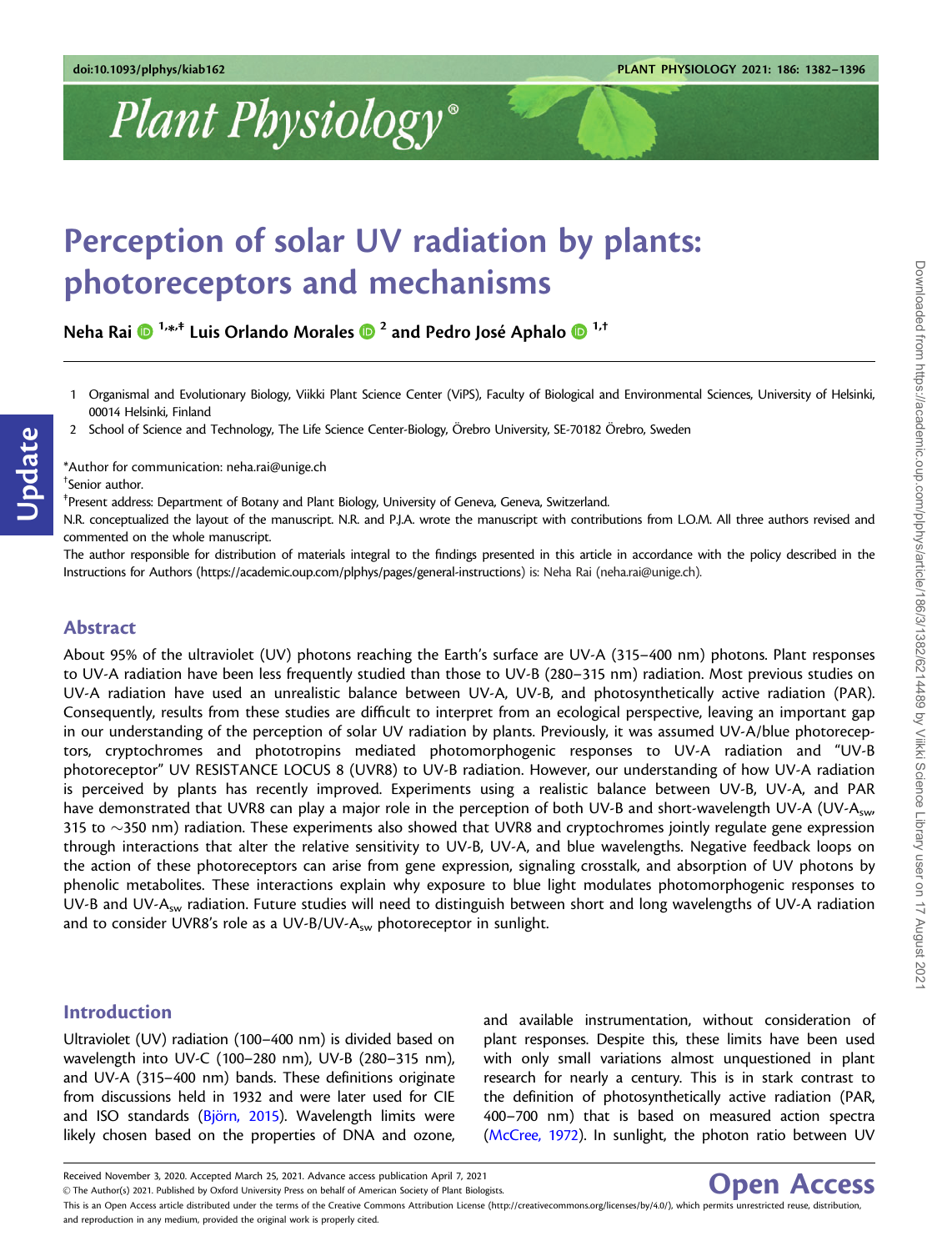#### ADVANCES

- The "UV-B" photoreceptor UVR8 mediates perception of both UV-A and UV-B radiation in sunlight.
- Short and long wavelengths within the UV-A waveband are perceived through UVR8 and CRYs, respectively.
- CRYs-dependent signaling drastically downregulates UVR8-mediated responses to UV-B and short-wavelength UV-A radiation.
- Redundancy in photoreceptor function ensures tolerance of exposure to solar UV radiation, allowing survival of uvr8 and cry1cry2 mutants.
- Multiple negative feedback loops downstream of UVR8 and CRYs moderate the responses they mediate and make possible the convergence of these responses towards steady states.

radiation and PAR is close to 0.1. Extraterrestrial UV-C and UV-B radiation of wavelength < 290 nm is absorbed in the atmosphere and more than 95% of the UV photon irradiance reaching the Earth's surface falls within the UV-A region. The UV-A:PAR ratio is less affected by the length of the path through the atmosphere than the UV-B:PAR ratio and therefore it varies much less with sun elevation (Figure 1). Both ratios are, in turn, less affected by clouds than PAR irradiance itself (Figure 1).

The detection of thinning of the ozone layer due to human activity nearly 40 years ago triggered strong interest in UV-B radiation as a possible stressor for plants. However, the current view is that solar UV radiation acts mainly as a regulator of growth and development of plants and only exceptionally as a stressor (Jenkins, 2017; Verdaguer et al., 2017). In UV-acclimated plants, the regulatory effect of UV radiation is predominantly mediated by photoreceptors or light-sensing pigments, while damage is avoided or readily repaired (Robson et al., 2019). However, with high UV-B doses, DNA damage itself can trigger regulatory responses (Dotto and Casati, 2017).

UV RESISTANCE LOCUS 8 (UVR8) is commonly described as a UV-B photoreceptor (Rizzini et al., 2011) while cryptochromes 1 and 2 (cry1, cry2, CRYs when referring to both), phototropins 1 and 2 (phot1, phot2, PHOTs), and three zeitlupe proteins are described as UV-A/blue photoreceptors (Briggs and Huala, 1999; Christie et al., 2015). These roles have been attributed to UVR8, CRYs, and PHOTs based on their strong photon absorption in these regions (Briggs and Christie, 2002; Banerjee et al., 2007; Christie et al., 2012), and on the responses to monochromatic radiation that they mediate (Rizzini et al., 2011; Christie et al., 2015; Jenkins, 2017; Robson et al., 2019). However, information on the role of photoreceptors in plant responses to UV-A radiation has



Figure 1 Sunlight during five summers at Kumpula, Helsinki (60.20400 N, 24.95811 E). Summaries computed from simulated hourly spectral solar irradiance at ground level are plotted against solar elevation above the horizon. A, Photon irradiance of PAR; B, UV-A:PAR photon ratio; C, UV-B:PAR photon ratio. The color indicates the local density of observations, with the "hotter" red to yellow regions mostly corresponding to data for clear-sky conditions and the "cooler" dark points corresponding to different degrees of cloud cover. Original data consist in 11,759 hourly simulations for sun elevation angles higher than 3–7 degrees at the center of the hour, for the period 1 May to 30 September of years 2013–2017, produced by Anders V. Lindfors with a radiation transfer model (libradtran) (Lindfors et al., 2009; Emde et al., 2016).

been scarce. Most past studies on the function of CRYs and PHOTs have focused only on blue-light-induced responses, likely because of an expectation that the mechanism depends on the photoreceptor rather than on the wavelength. Similarly, most studies on the function of UVR8 have focused on UV-B. In addition, the role of cryptochrome 3 or cry-dash in perception and signaling of UV-A radiation and blue light remains unclear (Chaves et al., 2011). This had left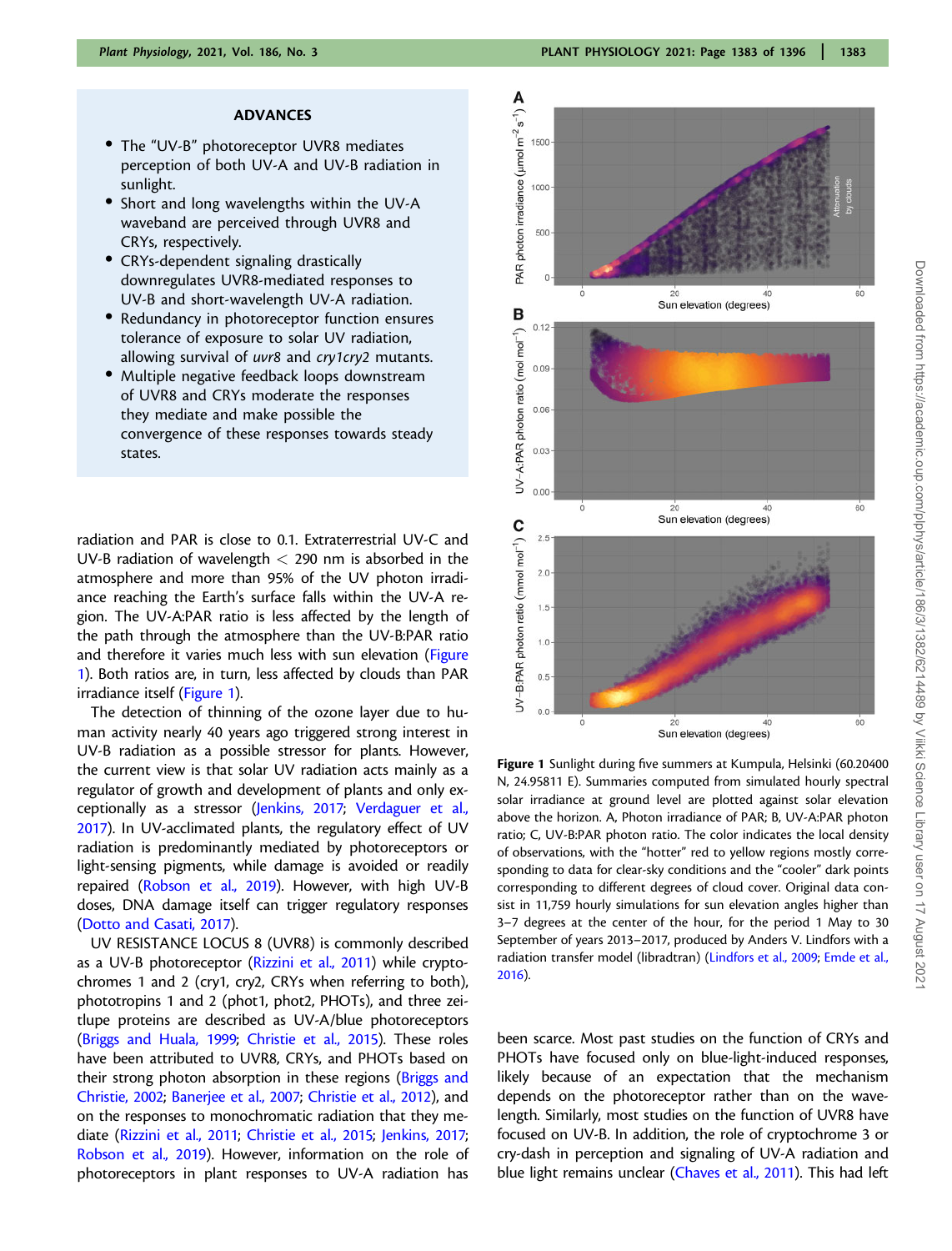a gap in our knowledge of photoreceptor-dependent responses to UV radiation. This gap was most notable for photoreceptor function in sunlight and shade light, as the artificial lighting used in most controlled-environment experiments has been very different in its spectrum and irradiance from those in the natural environment.

In this article, we review recent advances in our understanding of the role of photoreceptors in plant responses to solar UV radiation. We discuss how the action of photoreceptors depends on the shape of the solar spectrum and how responses are dependent on the joint action of photoreceptors. With future research in mind, we highlight the current challenges faced by research on plants' responses to solar UV radiation and suggest ways of addressing them. Whole-plant responses to UV-B and UV-A radiation (Jenkins, 2017; Verdaguer et al., 2017; Jansen and Urban, 2019), responses not mediated by photoreceptors (Hideg et al., 2013; Jenkins, 2017), as well as details of the perception of UV-B radiation (Jenkins, 2017; Yin and Ulm, 2017), already covered by recent reviews are beyond the scope of this update.

#### Photoreceptors and responses

The role of CRYs, PHOTs, and zeitlupe proteins in the regulation of multiple plant responses to blue light has been well demonstrated and reviewed (Briggs and Christie, 2002; Chen et al., 2004; Yu et al., 2010; Christie et al., 2015; Yang et al., 2017). CRYs mediate most blue-light-induced changes in gene expression, as well as cotyledon expansion, accumulation of phenolic metabolites, and regulation of flowering time (Kleine et al., 2007; Yu et al., 2010; Christie et al., 2015; Wang et al., 2017). PHOTs mediate phototropism and chloroplast movement (Briggs and Christie, 2002; Christie et al., 2015), whereas both CRYs and PHOTs mediate hypocotylgrowth inhibition and stomatal opening under blue light (Folta and Spalding, 2001; Wang et al., 2020).

Similarly, the role of UVR8 in the perception of UV-B radiation has been clearly demonstrated and reviewed (Tilbrook et al., 2013; Jenkins, 2014; Jenkins, 2017; Yin and Ulm, 2017). UVR8 mediates UV-B-induced changes in gene expression and photomorphogenic responses such as inhibition of hypocotyl elongation, promotion of cotyledon expansion, induction of flavonoid biosynthesis, and accumulation of flavonoid compounds (Brown et al., 2005; Favory et al., 2009; Demkura and Ballaré, 2012; Morales et al., 2013; Jenkins, 2017; Yin and Ulm, 2017; Rai et al., 2019). UVR8 is required for UV-B-induced phototropism of the Arabidopsis (Arabidopsis thaliana) inflorescence (Vanhaelewyn et al., 2019), the down-regulation of growth-related genes by UV-B radiation (Mazza and Ballaré, 2015), and the repression of shade avoidance by sun flecks (Moriconi et al., 2018). UVR8 also regulates UV-B-induced stomatal closure in Arabidopsis (Tossi et al., 2014). In etiolated Arabidopsis seedlings, only in the absence of PHOTs, UVR8 participates in UV-B-induced phototropism, whereas PHOTs regulate this response if present (Vandenbussche et al., 2014). Additional evidence for a role of phot1 in responses to UV-B radiation comes from a study on chloroplast movement in response to UV-B in detached Arabidopsis leaves (Hermanowicz et al., 2019). However, the mechanism by which PHOTs participate in UV-B responses is still unknown.

In comparison to UV-B radiation and blue light, fewer studies have addressed the role of plant photoreceptors in the perception of UV-A radiation (Lin et al., 1995; Liscum and Briggs, 1995; Fuglevand et al., 1996; Lin et al., 1996). Based on few studies done in controlled environments using "blacklight blue" lamps with peak of emission at 350 or 368 nm, it is known that cry1 mediates suppression of hypocotyl elongation, accumulation of anthocyanins, and induction of the flavonoid biosynthesis gene CHALCONE SYNTHASE (CHS) (Lin et al., 1995; Fuglevand et al., 1996; Lin et al., 1996), while phot1 mediates phototropism (Liscum et al., 2003). An outdoor experiment assessing responses to solar UV-A provided the first evidence for the possible involvement of UVR8 in UV-A-mediated changes in gene expression and accumulation of specific phenolic compounds (Morales et al., 2013). It was proposed that under solar PAR and UV-A irradiance, UVR8 interacted with other photoreceptors through signaling pathways to modulate UV-A responses in the presence of UV-B radiation (Morales et al., 2013).

In a recent study, using photoreceptor mutants in sunlight, Rai et al. (2020) showed that both UVR8 and CRYs mediate transcriptome-wide responses to solar UV-A (315–400 nm; Figure 2, A–C). However, within UV-A, the roles of UVR8 and CRYs differed: UVR8 was required for the responses to short-wave UV-A radiation (315–350 nm, UV-A<sub>sw</sub>; Figure 2, D and E), while CRYs were required for responses to long-wave UV-A radiation (350–400 nm, UV-A $_{\text{lw}}$ ; Figure 2, D and F). This split at approximately 350 nm is also consistent with earlier studies reporting UVR8-independent induction of CHS in response to UV-A wavelengths between 350 and 400 nm (Brown et al., 2005) and UVR8-independent inhibition of stomatal opening by UV-A at 380 nm (Isner et al., 2019). Given these results, the relevance of the definition of the UV-A waveband (315–400 nm) to plants needs to be re-assessed (Box 1).

CRYs may not have a direct role in responses to UV-B and UV-A<sub>sw</sub> radiation, but when activated by UV-A<sub>lw</sub> and PAR, CRYs negatively regulate the UVR8-mediated gene expression occurring in response to UV-B and UV- $A_{sw}$  (Rai et al., 2019, 2020; Tissot and Ulm, 2020). The double mutant cry1cry2 had a stronger gene-expression response to UV-B and UV-A<sub>sw</sub> radiation than the WT (Figure 2, D and F; Rai et al., 2019, 2020; Tissot and Ulm, 2020). Furthermore, Tissot and Ulm (2020) dissected mechanistically the regulation of UV-B responses by CRYs with an involvement of REPRESSOR OF UV-B PHOTOMORPHOGENESIS 1 (RUP1) and RUP2, the negative feedback regulator of UVR8 signaling (see the "Molecular mechanisms of photoreceptor action" section). Thus, although UVR8 might be the primary sensor of UV-B and UV- $A_{sw}$  radiation, CRYs-mediated blue light signaling negatively regulates the activity of the UVR8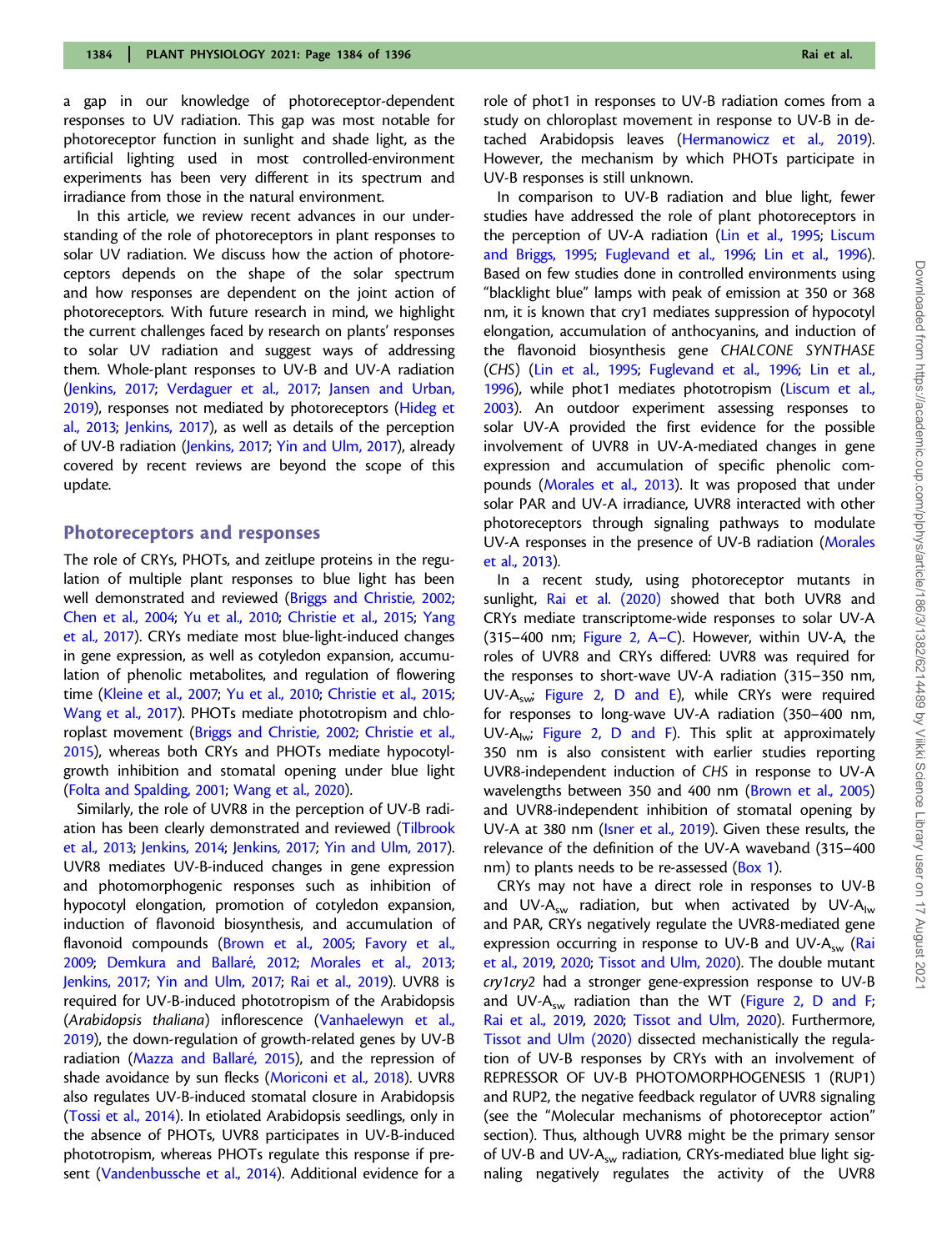

Figure 2 Transcript abundance after 6 h exposure to filtered sunlight in three genotypes of Arabidopsis plants. A separate pie chart for each genotype shows the percentage of differentially expressed genes responding uniquely to UV-B radiation (orange), uniquely to UV-A radiation (green), and common to both UV-B and UV-A radiation (yellow). A–C, responding uniquely to short-wavelength UV-A (UV-A<sub>sw</sub>) radiation (red), uniquely to long-wavelength UV-A (UV-A<sub>lw</sub>) radiation (light blue), and common to both UV-A<sub>sw</sub> and UV-A<sub>lw</sub> radiation (dark blue). D–F, Figure based on the transcriptome analysis of Rai et al. (2020).

photoreceptor (Rai et al., 2019, 2020; Tissot and Ulm, 2020). This highlights the need for direct evidence supporting photoreceptor activation at specific wavelengths, as altered responses in photoreceptor mutants provide only circumstantial evidence due to regulatory interactions.

As growth and survival are important determinants of plants' fitness in nature, it is relevant to understand how photoreceptors regulate these responses both in the UV-B and UV-A regions. It has been shown that UVR8, CRYs, and a red/far-red photoreceptor phytochrome B (phyB) modulate plant growth in response to UV-B, UV-A<sub>sw</sub>, and UV-A<sub>lw</sub>, in the presence of PAR (Rai et al., 2019; Tissot and Ulm, 2020). If either of UVR8 or CRYs are present, plants grew normally in response to UV-B, UV-A<sub>sw</sub>, and UV- $A_{lw}$  radiation; however, when UVR8 and CRYs were simultaneously absent in mutants, growth was drastically reduced (Rai et al., 2019; Tissot and Ulm, 2020). Furthermore, CRYs and phyB act redundantly with UVR8 to provide UV-B tolerance in plants (Rai et al., 2019; Tissot and Ulm, 2020). This indicates that UVR8 and CRYs or UVR8 and phyB can substitute for each other in triggering acclimation to sunlight allowing Arabidopsis plants to grow normally. However, under harsher environmental conditions substitution between UVR8 and CRYs or UVR8 and phyB could be less effective in maintaining plants' fitness.

## Optical phenomena

The likelihood of photons being absorbed by a photoreceptor depends both on the absorption properties of the photoreceptor and on the wavelength and number of photons impinging on it. Sensing also requires that the excitation of the photoreceptor is transduced into a downstream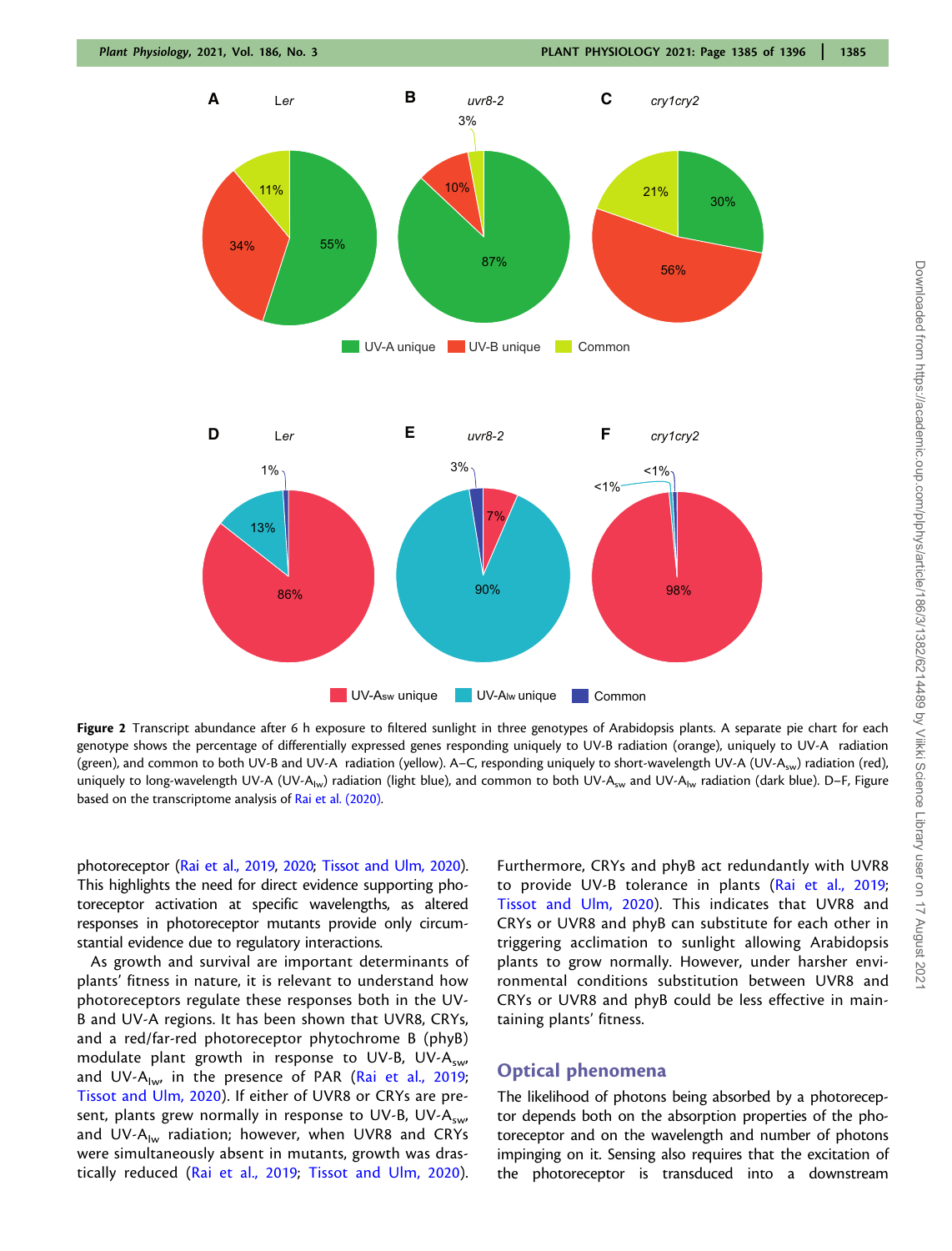#### BOX 1 PHOTORECEPTOR ACTION AND THE DEFINITION OF THE UV-A WAVEBAND

Rai et al. (2020) showed that solar UV-Asw (315–350 nm) was far more effective than solar UV-Alw (350–400 nm) in the regulation of transcript abundance across the whole transcriptome. Effectiveness was assessed based on the number of genes and the magnitude of response for selected individual genes, both of which were many times higher in UV-Asw than UV-Alw. The transcriptomic analysis also showed that different sets of genes were triggered by UV-Asw and UV-Alw in the WT, with only 1% of genes in common (Figure 2D), while the overlap was larger when considering UV-B and whole of UV-A (Figure 2A). These results indicated that in sunlight the main role of CRYs is in responses to blue light, whereas in responses to UV-A radiation their role is minor compared to that of UVR8 (Rai et al., 2020). As monomerization of UVR8 dimers driven by photon absorption is considered crucial for its action (Rizzini et al., 2011), that the purified UVR8 protein monomerizes in vitro only upon exposure to wavelengths of 335 nm or shorter, helps explain why UVR8's action is limited to the UV-B and UV-Asw regions (Rai et al. 2020). UVR8 is an unusual plant photoreceptor where tryptophan amino acids within the UVR8 protein behave as chromophore (Christie et al., 2012), and in that excitation transfer among the three tryptophan groups, which absorb maximally at slightly different wavelengths results in enhanced quantum efficiency (Li et al., 2020). This photochemical mechanism has been considered capable of explaining the transition in UVR8 function at a wavelength near 350 nm (Li et al., 2020). Furthermore, it is possible that this cut-off wavelength observed in vitro is slightly different in vivo. Thus, the UV-A waveband can be divided into two different regions (UV-Asw and UV-Alw) based on a transition at 335 nm to 350 nm between radiationdependent action of UVR8 and CRYs in the regulation of gene expression (Rai et al., 2020). Based on the mechanism behind the transition, the wavelength boundary observed in Arabidopsis can be expected to be similar to that in other plant species, although further studies are needed to confirm this.

response. In cotyledons of Arabidopsis seedlings, expression of UVR8 in the epidermis and in the mesophyll in a UVR8 null-mutant background using tissue-specific promoters contributed to regulation of the expression of ELONGATED HYPOCOTYL 5 (HY5) and EARLY LIGHT-INDUCED PROTEIN 2 (ELIP2) locally within each of these tissues (Bernula et al., 2017). In the control, using the native promoter, UVR8 was expressed in the epidermis more than in the mesophyll, while not detected in the vascular tissue (Bernula et al., 2017). In leaf samples collected from plants of 42 species growing outdoors, species' mean epidermal transmittance to UV-B radiation (300 nm) varied between less than 1% and 58% (Day et al., 1993). The spectrum and direction of the radiation incident on leaf surfaces is altered by absorption and reflection before reaching plant tissues where the photoreceptors are located (Day et al., 1993; Brodersen and Vogelmann, 2010).

Phenolic metabolites accumulated on the cuticle and in epidermal cells strongly absorb UV radiation (Krauss et al., 1997; Siipola et al., 2015) while cuticular waxes usually reflect both UV radiation and PAR (Holmes and Keiller, 2002). In plants, the accumulation of phenolic metabolites is regulated by radiation perceived through CRYs, UVR8, and phytochromes and is responsive to UV-B, UV-A, blue, red, and far-red wavelengths (Duell-Pfaff and Wellmann, 1982; Holopainen et al., 2018). In sunlight, their accumulation frequently depends predominantly on UV-B radiation (Morales et al., 2010, 2013) but occasionally predominantly on blue light (Siipola et al., 2015). Accumulation of phenolic metabolites in epidermis apparently depends to a large extent on direct exposure of each epidermis to UV radiation (Morales et al., 2011; Bidel et al., 2015; Solanki et al., 2019; Pieristè et al., 2020).

UV absorptance and reflectance determine the transmittance of the epidermis, which can adapt across generations as a result of natural selection, acclimate over several days and, in some species, even track changes in ambient solar irradiance within tens of minutes (Veit et al., 1996; Siipola et al., 2015; Barnes et al., 2016b, 2017). For example, in barley leaves, both epidermal UV-A and UV-B transmittances varied between 35% and 2% in plants subjected to different conditions including low PAR in the absence of UV-B radiation (Kolb and Pfündel, 2005). In the same species, mean epidermal UV-A transmittance decreased from 56% to 10% in the course of 1 week during acclimation to UV exposure (Klem et al., 2015). In a few species, epidermal UV-A transmittance can vary by 50% or more through the day while in other species the range of variation is much smaller (Barnes et al., 2016a, 2016b). Variation through the course of a day has been shown to require exposure to UV radiation shorter than 350 nm (Veit et al., 1996). Epidermal UV-A transmittance also varies seasonally (Pescheck and Bilger, 2019; Solanki et al., 2019). UVR8 is located both in the epidermis and mesophyll tissues where it participates in signaling, controlling the accumulation of the same phenolic metabolites that attenuate the UV radiation entering the leaf (Bidel et al., 2015). Consequently, conforming a signaling loop that could play an important role in stabilizing plant responses to UV radiation through negative feedback (Bidel et al., 2015). The screening by phenolics is much weaker in the blue waveband than in the UV waveband, and so also the gain of the negative feedback must be weaker, consequently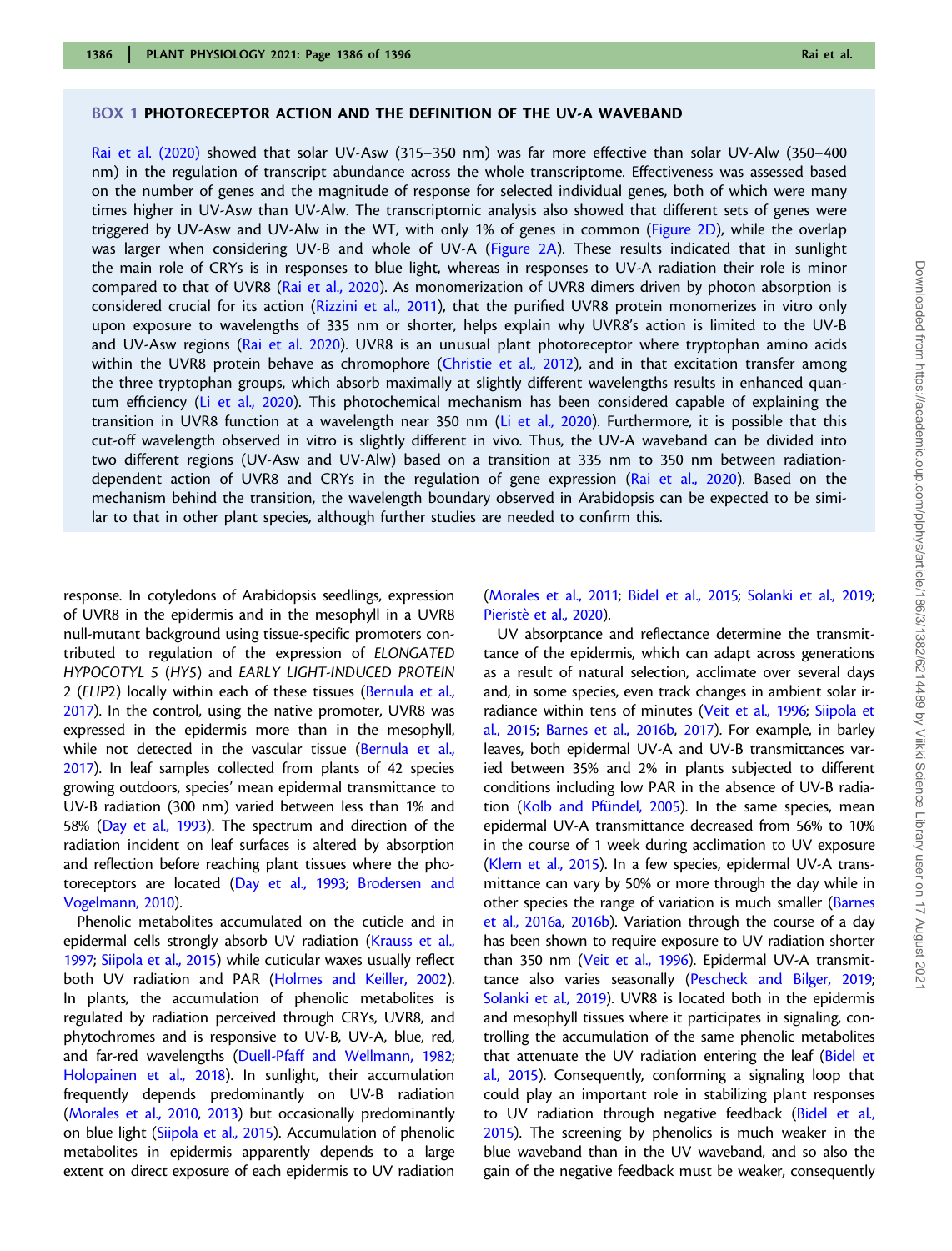more strongly affecting UVR8- than CRYs-dependent signaling. There is yet no direct evidence supporting this hypothesis, but it is grounded in physical principles.

In addition to screening by pigments, the spectrum of radiation incident on a plant determines the activation of photoreceptors. To estimate the absorption of photons by a photoreceptor in planta, we would need to know the spectral photon irradiance incident on the photoreceptor molecules and the absorption spectrum of the photoreceptor in planta. However, both quantities are difficult or impossible to measure with current methods. Notwithstanding these limitations, combining the in vitro absorption spectrum of a photoreceptor with the spectrum of radiation incident on a plant provides a crude estimate of the relative number of photons a photoreceptor could absorb at different wavelengths, as long as these wavelengths are similarly attenuated in the epidermis. By combining the in vitro absorption spectrum of the UVR8 protein, measured over the whole UV-B and UV-A regions with hourly spectral irradiances, Rai et al. (2020) showed that the steep increase in solar spectral irradiance near the boundary between UV-A and UV-B regions is enough to allow UVR8 to abundantly absorb UV-A photons, thus explaining the observed role of UVR8 in solar UV-A responses (Morales et al., 2013; Rai et al., 2020). In Figure 3, using spectral irradiance for different sun elevations above the horizon, we additionally show that UVR8 is likely to mediate the perception of UV- $A<sub>sw</sub>$  radiation both when the sun is at the zenith and the UV-B:UV-A photon ratio is at its maximum and when it is lower in the sky. This suggests that UV-A<sub>sw</sub> photons perceived through UVR8 could contribute to responses to solar radiation throughout the photoperiod and at low and middle latitudes, throughout the year, that is even when solar UV-B irradiance is very weak. However, downregulation of UVR8 action by blue light absorbed by CRYs would moderate downstream responses.

The theoretical expectation is that in the absence of differential screening by other pigments, an action spectrum will have a shape similar to that of the absorption spectrum of the photoreceptor (Gorton, 2010). Currently available UVR8 action spectra (Brown et al., 2009; Díaz-Ramos et al., 2018), both for HY5 expression at wavelengths 260–310/320 nm, can be scaled to match each other at wavelengths between 300 and 315 nm, and when this is done, their shape in this region resembles that of the absorption spectrum (Figure 4). However, at shorter wavelengths, the mismatch is large. Differences in the optical properties of leaves or damage caused by some wavelengths could explain the unexpectedly weak expression of HY5 at wavelengths shorter than 290 nm, wavelengths that are anyway absent from sunlight. As the seedlings used were grown under very low light (Brown et al., 2009; Díaz-Ramos et al., 2018), a condition where accumulation of flavonoids and other UV-screening pigments is reduced (Klem et al., 2015), these action spectra could differ from those for plants growing in sunlight. As different flavonoids and phenolic acids differ in the wavelengths of maximal absorption (Kolb et al., 2005), changes in

phenolic composition could also alter the shape of the action spectrum. An equivalent effect of screening by chlorophyll on the action spectra of phytochromes is well documented (Gorton, 2010) and, as discussed above, epidermal absorption in the UV region can vary widely, suggesting a similar effect on UVR8 action spectra.

Due to the interactions involving UVR8 and CRYs signaling, UVR8 action spectra measured using monochromatic light are unlikely to describe the action of UVR8 in sunlight. Polychromatic action spectra (see Cooley et al., 2000b) measured using photoreceptor mutants as controls would help disentangle the roles of UVR8 and CRYs in the perception of solar UV-A and UV-B radiation. Such an action spectrum is not yet available.

## Molecular mechanisms of photoreceptor action

The excitation mechanism of absorption of a photon by a photoreceptor is likely to be the same irrespective of wavelength. Therefore, signaling mechanisms initiated by photoreceptors have been frequently studied using a few wavelengths, for example UV-B centered at 310 to 315 nm for UVR8 and blue light centered at 430 or 460 nm for CRYs and PHOTs. These mechanisms will be discussed here in relation to their role in the perception of solar UV radiation as they have been recently reviewed from a molecular perspective (Binkert and Ulm, 2017; Hideg and Strid, 2017; Jenkins, 2017; Liscum et al., 2020; Wang and Lin, 2020).

In sunlight and shade light, multiple photoreceptors are activated simultaneously making interactions downstream of them important for whole-plant responses (Casal, 2013; Ballaré and Pierik, 2017). Changes in natural illumination are usually gradual, allowing negative feedback to work effectively. As UVR8 and CRYs signaling interact to regulate gene expression in response to UV-B and UV-A radiation and to blue light (Rai et al., 2019, 2020), responses to solar UV radiation also depend on visible light. Consequently, molecular and signaling interactions can play a crucial role in the mechanism of UV perception in plants' natural environment.

In the absence of UV-B, UVR8 exists as a homo-dimer and is mainly present in the cytosol, whereas UV-B exposure leads to UVR8 monomerization and rapid accumulation in the nucleus (Brown et al., 2005; Kaiserli and Jenkins, 2007; Rizzini et al., 2011). More recently it was also reported that UVR8 can monomerize under wavelengths in the UV-A region (up to  $\sim$ 335 nm, Rai et al., 2020) which could be explained by the transfer of excitation energy between the three groups of tryptophan amino acids in the UVR8 protein (Li et al., 2020, see Box 1). Conversion from a dimer to monomer upon exposure to UV-B (Rizzini et al., 2011), followed by mobilization of the monomers from the cytosol to the nucleus are key steps in UVR8 signaling (Kaiserli and Jenkins, 2007). Conversely, upon activation by blue light, CRYs monomers form dimers (Wang et al., 2016). Cry1 is present both in the nucleus and cytosol whereas cry2 is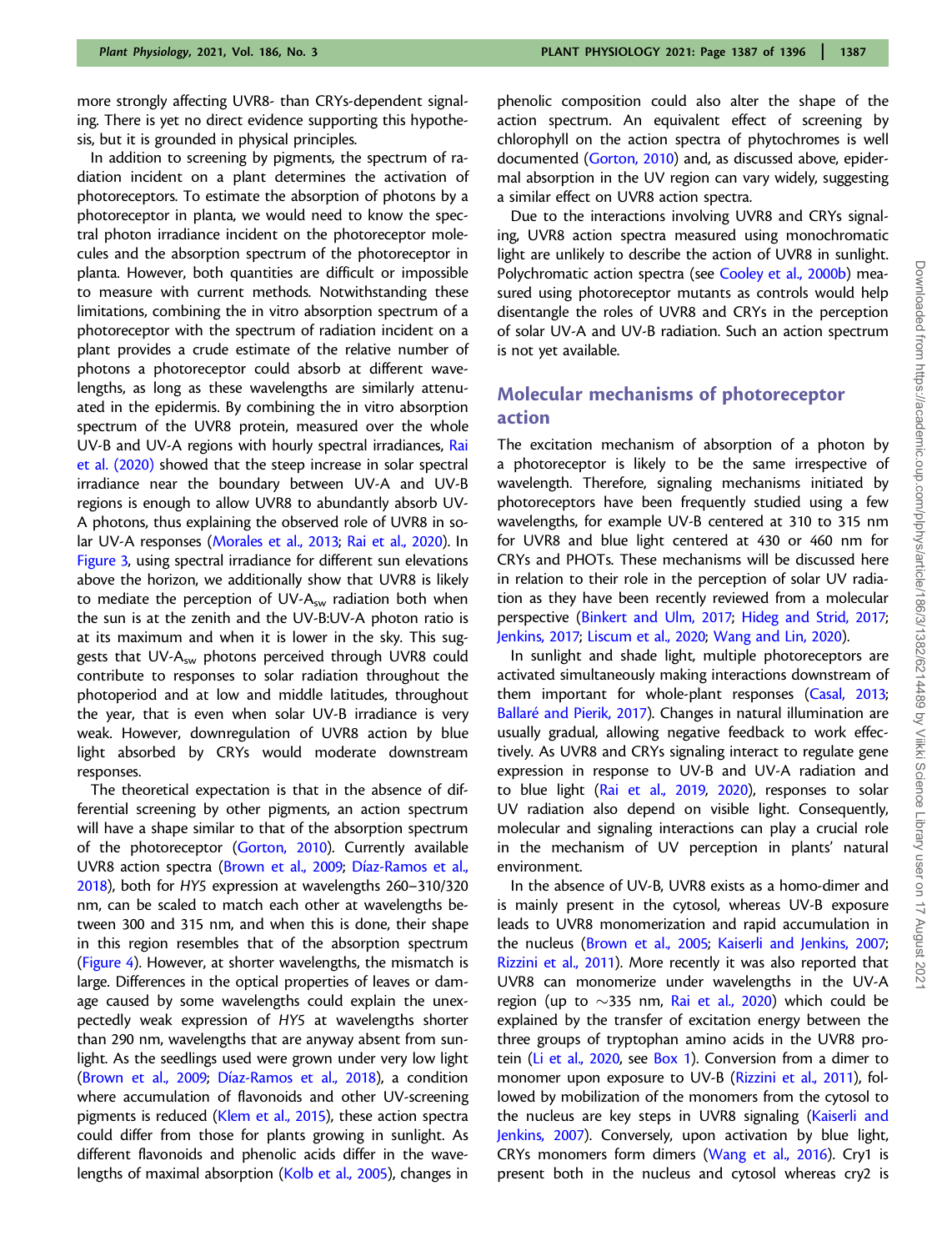

Figure 3 Solar UV radiation at different solar elevations and corresponding estimates of absorbed photons by photoreceptor UV RESISTANCE LOCUS 8 (UVR8) molecules. Panels (A)–(D) show modeled solar spectrum for clear sky conditions and sun elevation angles (h) of 90, 60, 30, and 15 degrees. Panels (E)–(H) show result from convolution of the spectra in (A)–(D) with the in vitro absorbance spectrum of the UVR8 protein (Rai et al., 2020, [Supplemental Figure S7](https://academic.oup.com/plphys/article-lookup/doi/10.1093/plphys/kiab162#supplementary-data)) predicting that UVR8 will absorb both UV-B and UV-A radiation in sunlight. The solar spectrum was simulated with the Quick TUV simulator for a depth of the ozone layer of 300 DU. Computations and plotting were done in R (R Core Team, 2020) with packages from the R for photobiology suite (Aphalo, 2015) and the tidyverse (Wickham et al., 2019). UV-A<sub>sw</sub>: short wavelength UV-A, UV- $A_{\text{lw}}$ : long wavelength UV-A.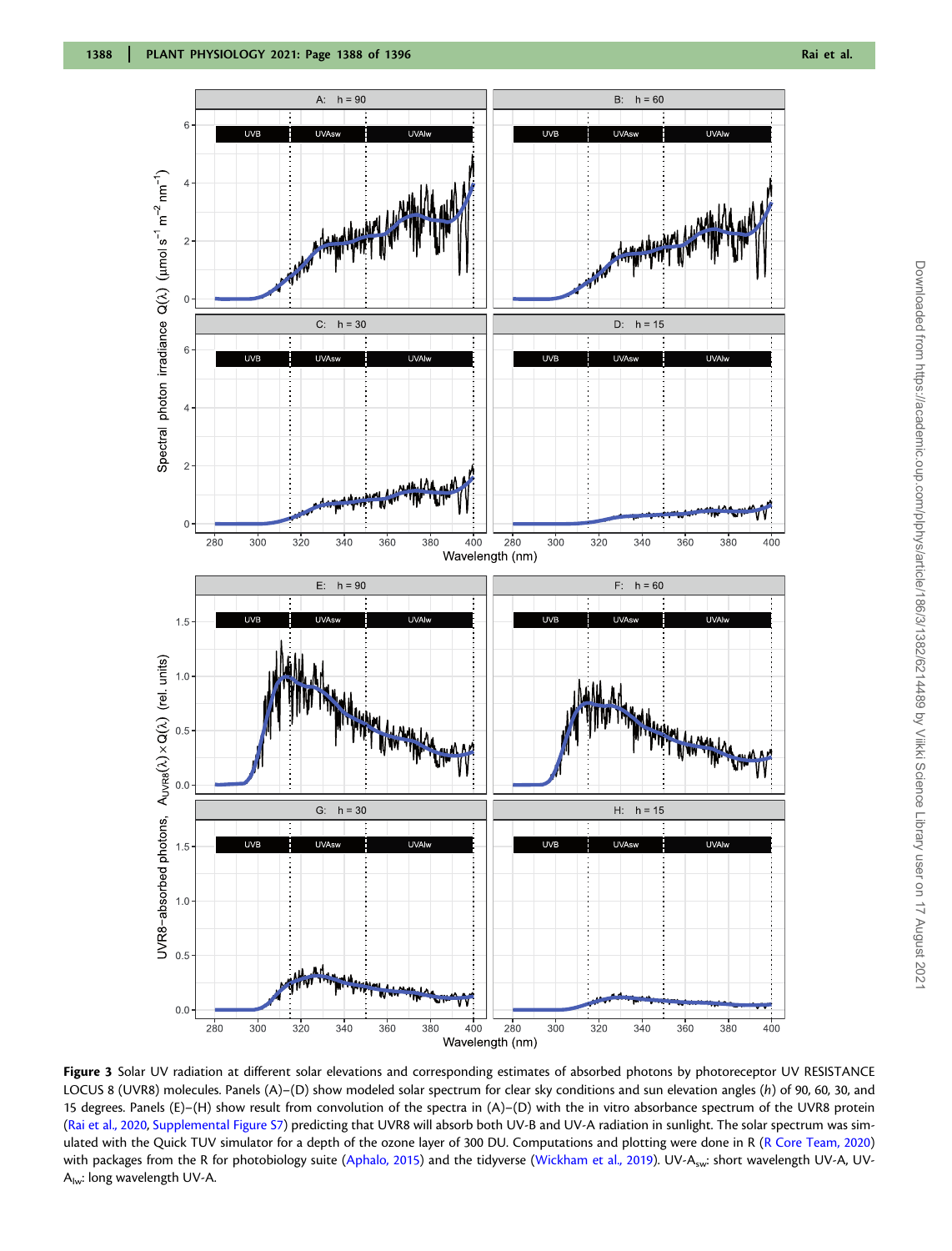

Figure 4 Comparison of published action spectra for UV RESISTANCE LOCUS 8 (UVR8)-mediated expression of the gene ELONGATED HYPOCOTYL 5 (HY5) (Brown et al., 2009; Díaz-Ramos et al., 2018) to the published absorption spectrum of UVR8 (Rai et al., 2020). High and low refer to action spectra computed for different levels of monomerization, as reported in the original publications. All spectra are normalized to one at 300 nm.

present mainly in the nucleus (Guo et al., 1999; Wu and Spalding, 2007; Yu et al., 2007). After UV-B exposure, UVR8 interacts with the E3 ubiquitin ligase CONSTITUTIVELY PHOTOMORPHOGENIC 1 (COP1), a repressor of photomorphogenesis in darkness (Favory et al., 2009; Podolec and Ulm, 2018; Lau et al., 2019). This binding into the UVR8-COP1 complex inhibits the repressor activity of COP1 E3 ubiquitin ligase and stabilizes the HY5 transcription factor (TF), a master regulator of gene expression (Favory et al., 2009; Huang et al., 2013; Gangappa and Botto, 2016; Podolec and Ulm, 2018). Similarly, CRYs also bind to COP1 and inhibits its E3 ubiquitin ligase activity which stabilizes HY5 (Hoecker, 2017; Holtkotte et al., 2017; Podolec and Ulm, 2018; Lau et al., 2019). As signaling downstream of UVR8 and CRYs has many components in common, multiple points of interaction can be envisaged.

We hypothesize that the interactions downstream of UVR8 and CRYs could take place at multiple levels, as summarized in our model (Figure 5). The first level of interaction would depend on COP1, whose WD40 domain is the site for binding with the VP-peptide motif on UVR8 and CRYs (Lau et al., 2019; Ponnu et al., 2019). However, experimental evidence for competition between the photoreceptors for binding to COP1 is still lacking. Specific TFs could operate at the second level of interaction, as both UVR8 and CRYs signaling involves some of the same TFs for the regulation of gene expression, such as HY5, BRI1-EMS-SUPPRESSOR1 (BES1), BES1-INTERACTING MYC-LIKE 1 (BIM1), and PHYTOCHROME INTERACTING FACTORs (PIFs) (Hayes et al., 2014; Gangappa and Botto, 2016; Pedmale et al., 2016; Liang et al., 2018; Wang et al., 2018). The third level of interaction could involve RUP1 and RUP2, and BLUE-LIGHT INHIBITOR OF CRYPTOCHROMES 1 (BIC1) and BIC2; which are the negative feedback regulators of UVR8 photocycle and CRYs photocycle, respectively (Gruber et al., 2010;

Heijde and Ulm, 2013; Findlay and Jenkins, 2016; Wang et al., 2017). RUPs act as negative regulators of UVR8 signaling by facilitating redimerization of UVR8 monomers (Heijde and Ulm, 2013; Findlay and Jenkins, 2016), while BICs act as negative regulators of CRYs signaling by inhibiting CRYs dimerization (Wang et al., 2017). CRYs signaling activated by blue light induces RUP1 and RUP2 gene expression and RUP2 protein accumulation, consequently enhancing UVR8 redimerization (Tissot and Ulm, 2020). Reciprocally, UVR8 signaling activated by UV-B radiation induces BIC1 and BIC2, and overexpression of BIC1 and BIC2 suppresses the CRYsmediated UVR8 redimerization (Tissot and Ulm, 2020). Further downstream, other TFs could contribute to differential regulation of groups of genes (Rai et al., 2020). Effects of solar UV on plant-hormone signaling reflected in growth and development (Vanhaelewyn et al., 2016; Fina et al., 2017) can also give rise to interactions and feedback. Signaling can involve chained metabolic steps that by introducing delays contribute to whole-system dynamic properties (Chappell and Hahlbrock, 1984; Liao et al., 2020). In addition, we cannot yet rule out the possibility that physical interaction between the photoreceptors or other mechanisms of interaction is also involved.

The complexity of the signaling interactions downstream of UVR8 and CRYs suggests the need to study the perception of UV (and visible) radiation by plants as an integrated sensory system in which whole-system properties are largely determined by these interactions, that is whole-plant responses to sunlight cannot be predicted based solely on the responses to individual wavelengths or on the roles played by individual photoreceptors (Box 2).

## Challenges and approaches

To develop applications in plant production and conservation, the main challenge we face is to understand in depth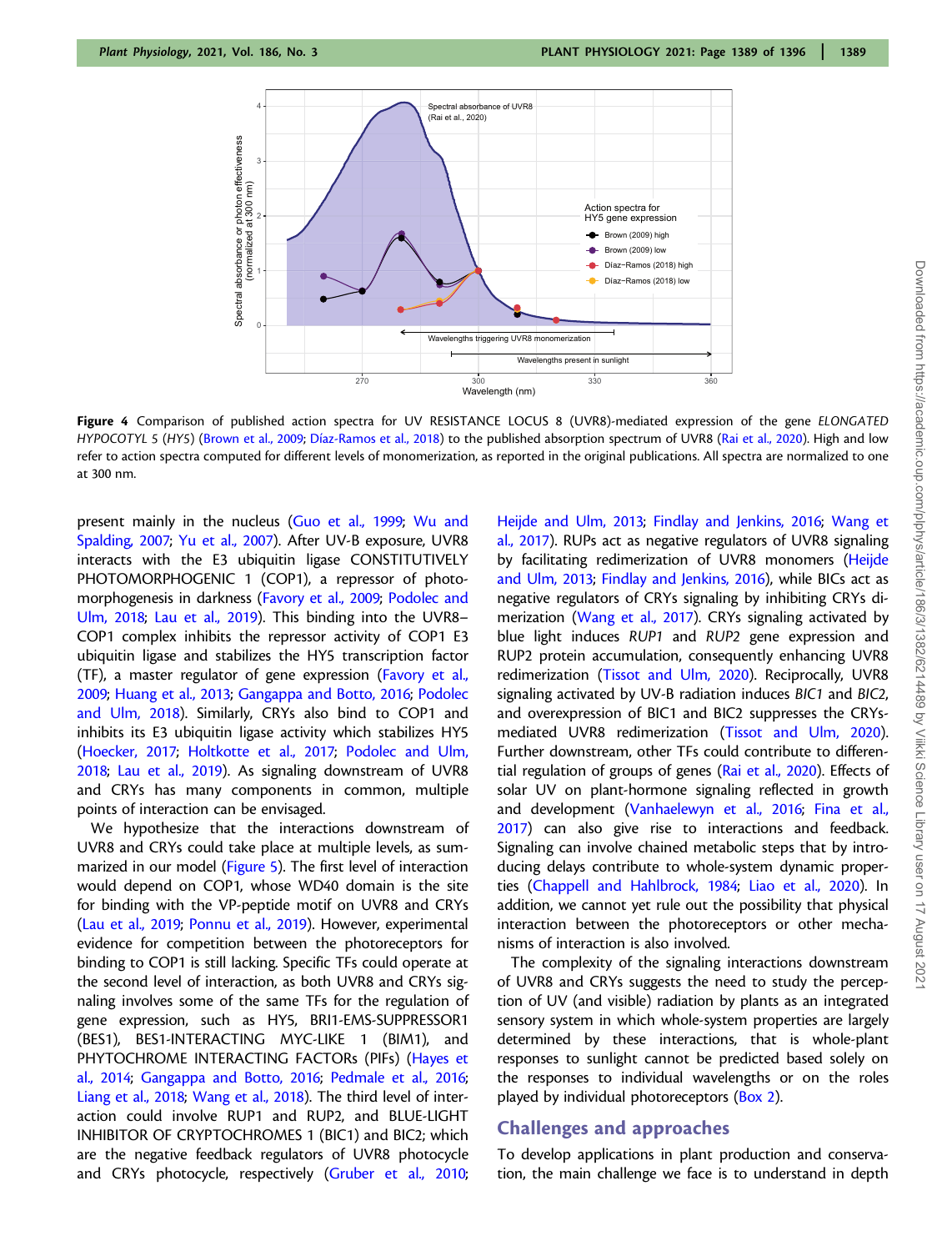

Figure 5 A model combining different hypotheses for coaction downstream of UV RESISTANCE LOCUS 8 (UVR8) and cryptochromes 1 and 2 (CRYs) in UV responses and possible modulation by other wavelengths. We postulate a first level of interaction through CONSTITUTIVELY PHOTOMORPHOGENIC 1 (COP1) as both UVR8 and CRYs physically interact with COP1, second level through shared TFs (e.g. ELONGATED HYPOCOTYL 5 [HY5], BRI1-EMS-SUPPRESSOR1 [BES1], BES1-INTERACTING MYC-LIKE 1 [BIM1], note that both UVR8 and CRYs physically interact with BES1 and BIM1\*), and a third level through REPRESSOR OF UV-B PHOTOMORPHOGENESIS 1 (RUP1) and RUP2, and BLUE-LIGHT INHIBITOR OF CRYPTOCHROMES 1 (BIC1) and BIC2. The complete arrows show paths supported by experimental evidence while the dotted arrows show hypothetical mechanisms that are compatible with current knowledge. Numbers 1–3 refer to the negative feedback loops described in Box 2. CHI: CHALCONE ISOMERASE, CHS: CHALCONE SYNTHASE, ELIP 1: EARLY LIGHT-INDUCED PROTEIN 1, ELIP2: EARLY LIGHT-INDUCED PROTEIN 2, SPS1: SOLANESYL DIPHOSPHATE SYNTHASE 1 (\* not shown in the model).

how photomorphogenesis contributes to plant fitness and resilience, and to crop yield and quality. When studying biological systems where complex interactions prevail, one cannot expect reductionist approaches to succeed in providing a satisfactory description of phenomena (Capra and Luisi, 2014), or to significantly contribute to successful applications in agriculture (Sadras et al., 2020). The conditions under which we do experiments put strict boundaries to the range of validity of the results obtained.

As described above, the mechanism of solar UV radiation perception in Arabidopsis depends on complex interactions downstream of photoreceptors and on multiple roles for the individual photoreceptors (Casal, 2013; Morales et al., 2013; Ballaré, 2014; Rai et al., 2019, 2020; Tissot and Ulm, 2020). This suggests that plants, by combining information acquired through different photoreceptors, can differentiate wavelengths and their combinations in much more detail than it has been assumed until now. This implies that in future experiments the design of the environmental conditions used and their detailed characterization and reporting will need to be emphasized much more than in the past.

We need to also pay attention to the fact that plants' sensory capabilities are subject to natural selection, and consequently that adaptation and acclimation of these capabilities is to be expected as for any other trait contributing to fitness (Gundel et al., 2014; Ballaré and Pierik, 2017). Differences among genotypes and species have been described, but not in the same depth of mechanistic detail as in Arabidopsis (Tossi et al., 2019). Both UVR8 and CRYs are ubiquitous in plants, while the number of copies of UVR8 and CRYs varies among species (Perrotta et al., 2001; Fernández et al., 2016). In the case of UVR8, many species have two copies, but it is not yet known if these copies differ in function (Tossi et al., 2019). Differences in same-generation- and trans-generational responses to UV radiation have been reported for Vicia faba accessions (Yan et al., 2019), but not the mechanisms involved. A possible mechanism could be UVR8-mediated inhibition of DNA methylation (Jiang et al., 2021). Increased emphasis on studying a breadth of species and genotypes would help in understanding the roles of UV perception in plant's fitness in different habitats.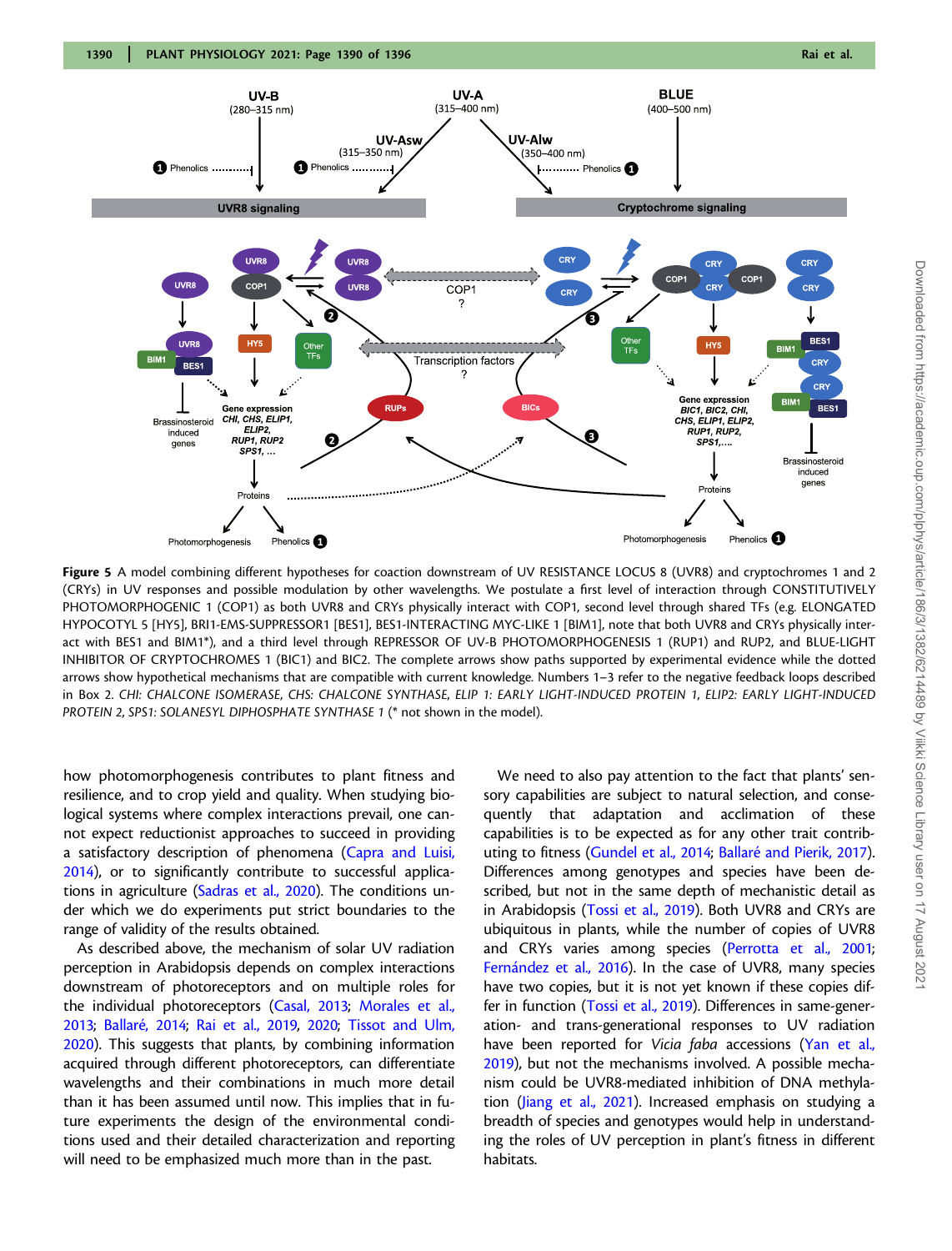#### BOX 2 NEGATIVE FEEDBACK AND REDUNDANCY

In the model in Figure 5, we have highlighted the negative feedback loops. In any control system, negative feedback contributes to stability. However, if a step increase in an input, here radiation, occurs faster than the response of the feedback loop, the response will overshoot before stabilizing. The phenolic synthesis loop, labelled 1 in Figure 5, contributes to long-term acclimation (see section 3), and directly affects the input signal to UVR8 and CRYs as phenolics screen UV-B and UV-A radiation. A time constant of the order of one day or longer can be expected based on the rate of accumulation of flavonoids and phenolic acids (Chappell and Hahlbrock, 1984). The faster feedback affecting UVR8's state through RUP accumulation (loop labelled 2 in Figure 5) could lead to reversible regulation of responsiveness. This agrees with the observation that upon excitation with broadband UV radiation COP1 bound to UVR8 peaks at 30 min only in non-UV-B-acclimated plants, while HY5 transcript abundance peaks at 90 min and follows very similar time courses in both UV-B-acclimated and non-acclimated plants (Liao et al., 2020, Figures 2, 3). That the time-course of HY5 transcript abundance does not depend on pre-exposure to UV radiation suggests that feedback can buffer downstream signaling from rapid fluctuations in photoreceptor excitation. In addition, the negative feedback on CRYs through BICs (loop labelled 3) affect CRYs signaling in a similar way as RUPs affect UVR8 signaling (Wang et al., 2017). Loops 2 and 3 have HY5 in common and depend each on the action of both UVR8 and CRYs (Tissot and Ulm, 2020). The presence of multiple negative feedback loops and redundant signaling paths is consistent with the observed "fault-tolerance" of the sensory system: lack of either functional UVR8 or functional CRYs is not lethal in full sunlight, while the lack of both is (Rai et al., 2019; Tissot and Ulm, 2020).

In experiments, UV treatments can be additive (enhancement) or subtractive (attenuation), that is use of different UV-radiation sources for different treatments versus use of different UV-absorbing filters for the different treatments (Aphalo et al., 2012). At least in principle, both approaches can be used in growth chambers, greenhouses, and outdoors. However, a UV-subtractive approach in a growth chamber is possible only if the chamber is a sun simulator, and in a greenhouse only if its cladding is UV-transparent, requirements that are very seldom fulfilled. Outdoors, UV-enhancement with lamps, results always in higher exposure than the natural one, and the maximum fractional enhancement achievable can be constrained by lamp's output. In all cases, realistic UV treatments need not only take into account UV irradiance, but the natural balance among wavelengths in the daylight spectrum, as well as timing of UV exposure, both within the day and in relation to plant development. The key point is awareness of what is involved so as to avoid the misinterpretation of results.

The UV radiation sources most commonly used for additive treatments are special fluorescent tubes. Commercial names for these lamps can be easily misleading. Those called broad-band "UV-B lamps" can emit as much UV-A radiation as they emit UV-B radiation (Aphalo et al., 2012) while of those sold as "UV-A lamps" some emit predominantly or only UV- $A_{iw}$  radiation, while others emit predominantly UV- $A<sub>sw</sub>$  radiation and only some types emit in both the UV- $A<sub>lw</sub>$ and UV- $A_{sw}$  regions [\(Supplemental Figure S1\)](https://academic.oup.com/plphys/article-lookup/doi/10.1093/plphys/kiab162#supplementary-data). In the case of narrow-band UV-B lamps, the difficulties are fewer. Because of the limited radiation output of the lamps, outdoors it is currently impossible to increase solar UV-A irradiance by more than ca. 5%, while this constraint does not affect UV-

B radiation supplementation (Aphalo et al., 2012). This difference stems from the lower UV-B- than UV-A irradiance in sunlight. High-power LEDs for wavelengths equal or longer than 365 nm are readily available at low cost. Those emitting at wavelengths shorter than 365 nm remain inefficient and expensive, restricting their use to the irradiation of a few plants at a time. Xenon-arc lamps although emitting a sun-like spectrum are expensive and fragile, therefore used only in small solar-simulators. Sun-simulation in growth rooms has been based on the simultaneous use of an array of different lamp types plus filters.

Given that most UV-fluorescent tubes emit over a broad range of wavelengths, they need to be used together with UV-absorbing filters to create pairs of treatments and controls differing only in the wavelengths of interest. The enhanced UV-B treatment in outdoor supplementation studies is compared with the misnamed "UV-A control," which uses the same UV-B lamps but filtered to block UV-B radiation (Middleton and Teramura, 1993; Newsham et al., 1996). The evidence these controls provide for or against UV-A radiation effects is very weak, as these experiments have lacked a control with energized lamps filtered to remove both UV-B and UV-A radiation, which is needed to distinguish the effect of the small UV-A radiation enhancement from other side effects of the lamps. As the daily UV-A enhancement in these controls has been 0.5%–2% of solar UV-A irradiance (Cooley et al., 2000a; Tegelberg et al., 2001), it has seemed unwarranted to assume that this very small enhancement can explain the effect of the filtered UV-B lamps (Newsham et al., 1996). In spite of these limitations, some studies have wrongly interpreted the difference in plant responses between these "UV-A controls" and a control with lamps switched off as demonstrating an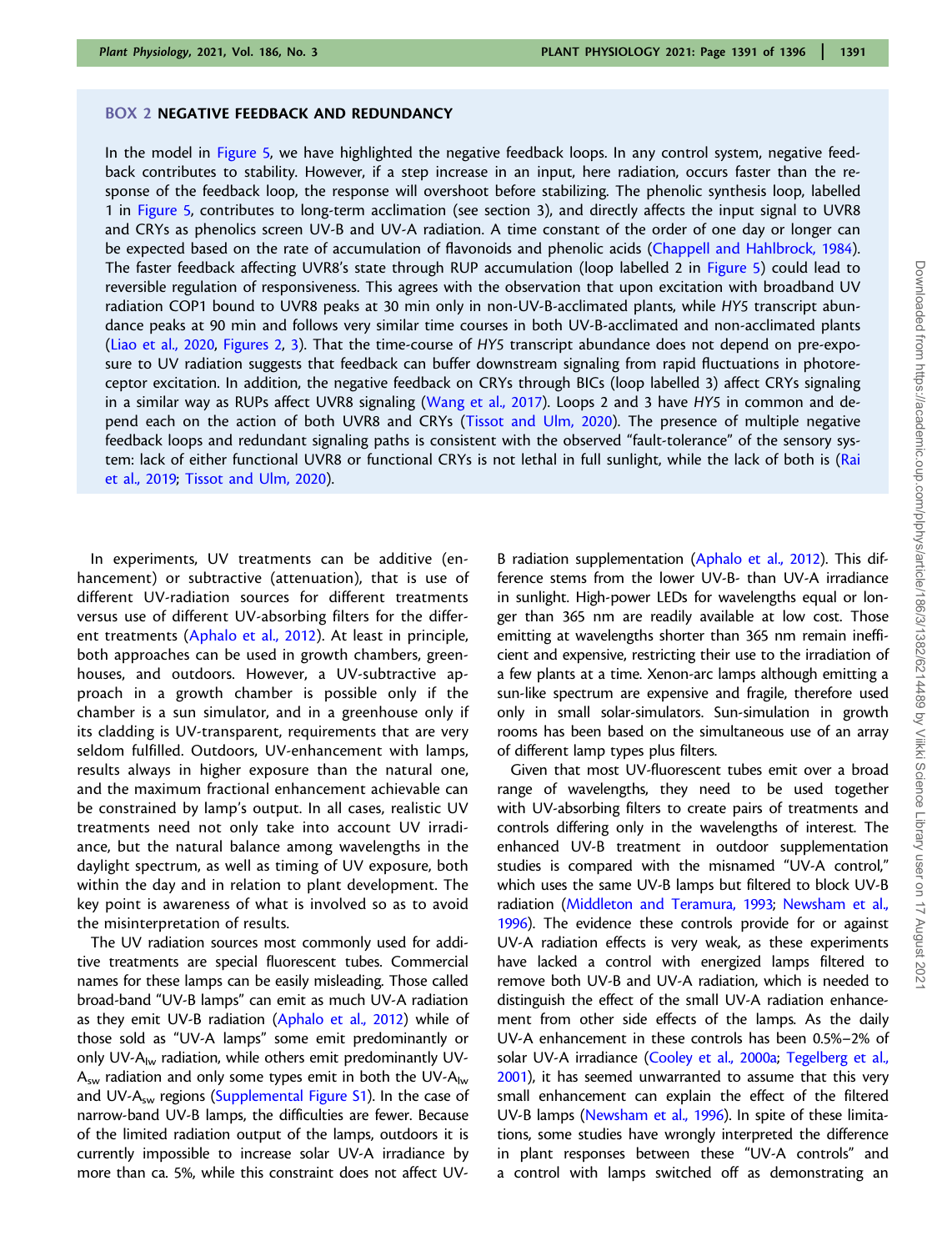effect of UV-A radiation (e.g. Tegelberg et al., 2002; Bernal et al., 2015). On the other hand, the rather consistently observed responses of growth and morphology under UV-B lamps filtered to remove UV-B radiation have remained puzzling since they were discussed in detail by Cooley et al. (2000a). Future UV-A supplementation experiments using lamps and including all the necessary controls could help unravel the drivers behind plant responses observed in "UV-A controls" (Verdaguer et al., 2017), which could be mediated by UV- $A_{sw}$  [\(Supplemental Figure S1,](https://academic.oup.com/plphys/article-lookup/doi/10.1093/plphys/kiab162#supplementary-data) PET).

Studying responses to UV radiation in field experiments lasting months is challenging due to the variability of weather conditions including cloudiness and solar irradiance that makes replication in time desirable. A middleground approach between unrealistic controlled environment experiments and field experiments is the use of sun simulators in which radiation can mimic natural sunlight while controlling other environmental factors such as temperature, humidity, and wind (Rai et al., 2019). An additional approach useful to study transient and short-term responses to solar radiation is to grow plants indoors but to apply treatments outdoors using UV exclusion filters in sunlight (Morales et al., 2013, 2015; Coffey et al., 2017; Rai et al., 2020). It is also important to compare responses to UV exposure in plants grown in the absence of UV radiation with those in plants grown under UV treatments applied continuously, for example since germination, as responses can differ markedly (Rai et al., 2019). Restrictions imposed by regulations on the cultivation of transgenic plants outdoors create difficulties for field experiments resulting in delays and expenses that depend on the country where the research is done (MacKelprang and Lemaux, 2020).

While we need research done under ecologically relevant conditions and aiming at answering ecological questions, such research is greatly facilitated by the knowledge of molecular mechanisms and signaling networks obtained in laboratory experiments. Photobiological research in welldesigned artificial contexts is very efficient at identifying molecular players, regulation mechanisms, and points of interaction, while understanding how regulatory interactions and signaling contribute to fitness or crop performance can only be assessed in a realistic environmental context.

Once we take into account that epigenetics, plant hormones, epidermal screening, growth, and morphology are all affected by photoreceptor-mediated responses, the number of possible mechanisms of regulation and paths for interaction and feedback grows dramatically, involving even optics of plant tissues and organs, and light attenuation in canopies. From an ecological perspective, all these interactions can be relevant as they could contribute to plants' fitness, highlighting the need of multiple experimental approaches, including field experiments and multiple generations of plants, when studying phenotypic plasticity to solar radiation. In practice, only cross-disciplinary collaboration and open-minded scientific dialog will allow us to make good progress.

#### OUTSTANDING QUESTIONS

- Does UVR8 action extend into the UV-A region similarly in all plant species?
- What are the direct and indirect roles of crydash, PHOTs, and phytochromes inthe perception of solar UV radiation by plants?
- How does UV perception through UVR8 and CRYs affect signaling and crosstalk downstream of other plant photoreceptors?
- What are the relative contributions of the accumulation of screening pigments and protein-based signaling feedback towards the tuning of perception of different wavelength within the UV waveband?
- How does perception of solar UV radiation through photoreceptors, i.e., as an informationcarrying cue, contribute to plant fitness? Do these contributions to fitness go any farther than tolerance of exposure to UV radiation itself?

## Concluding remarks

Photoreceptor-driven plant responses have been extensively studied and reported for UV-B, blue, and red/far-red spectral regions. A gap in knowledge had remained due to the lack of an equivalent research effort in the UV-A region of the solar spectrum. Recent studies showing that perception of solar UV-A<sub>sw</sub> by plants is mediated by the "UV-B" photoreceptor UVR8 and the complexity of signaling interactions make it necessary to revise accepted views on the perception of solar UV radiation by plants and the role it may play in plant fitness (see Outstanding Questions). Further research is required to assess the direct and indirect roles of different photoreceptors in UV-induced changes in gene expression, morphology, growth, photosynthetic performance, and metabolite profiles. The recent studies showing that plants differentiate between UV- $A_{sw}$  and UV- $A_{lw}$  and differently respond to these bands serves as a base for future studies, in which it will be required to separately measure and/or manipulate UV- $A_{sw}$  and UV- $A_{low}$  as we now know that in sunlight these bands are predominantly perceived through different photoreceptors.

#### Supplemental data

[Supplemental Figure S1](https://academic.oup.com/plphys/article-lookup/doi/10.1093/plphys/kiab162#supplementary-data). Commonly used UV light sources.

## Acknowledgments

The authors thank Anders V. Lindfors for making available the data set of simulated solar spectra for Helsinki used in Figure 1. They also thank Mikael Brosché, Tarja Lehto, and T. Matthew Robson for providing feedback on the manuscript. They acknowledge fruitful discussions with Lars Olof Björn, Jorge J. Casal, Ariel Novoplansky, Victor O. Sadras, Nicolas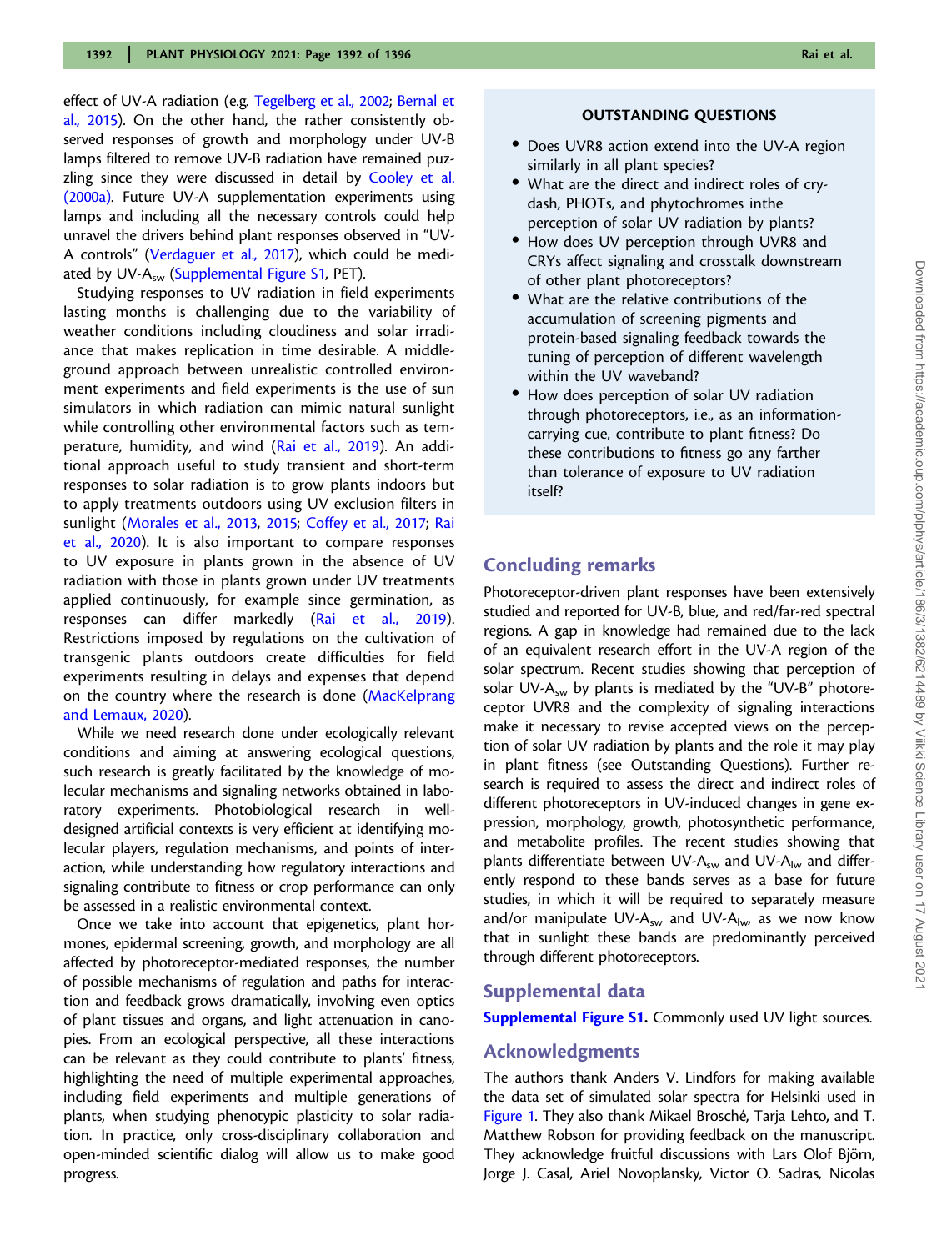Tissot, and Roman Ulm that helped develop the ideas discussed in the manuscript.

### Funding

This work was supported by a PhD Fellowship from Doctoral Programme in Plant Sciences (University of Helsinki), EMBO Short-Term Fellowship (ASTF 570-2016), Finnish Cultural Foundation, and Alfred Kordelin Foundation to N.R.

Conflict of interest statement. No conflicts of interest.

## References

- Aphalo PJ, Albert A, McLeod AR, Heikkilä A, Gómez I, López Figueroa F, Robson TM, Strid Å (2012) Manipulating UV radiation. In PJ Aphalo, A Albert, LO Björn, AR McLeod, TM Robson, E Rosenqvist, eds, Beyond the Visible: A Handbook of Best Practice in Plant UV Photobiology, Ed 1, University of Helsinki, Department of Biosciences, Division of Plant Biology, pp 35–70
- Aphalo PJ (2015) The r4photobiology suite: spectral irradiance. UV4Plants Bull 1: 21–29
- Ballaré CL (2014) Light regulation of plant defense. Annu Rev Plant Biol 65: 335–363
- Ballaré CL, Pierik R (2017) The shade-avoidance syndrome: Multiple signals and ecological consequences. Plant Cell Environ 40: 2530–2543
- Banerjee R, Schleicher E, Meier S, Viana RM, Pokorny R, Ahmad M, Bittl R, Batschauer A (2007) The signaling state of Arabidopsis cryptochrome 2 contains flavin semiquinone. J Biol Chem 282: 14916–14922
- Barnes PW, Flint SD, Tobler MA, Ryel RJ (2016a) Diurnal adjustment in ultraviolet sunscreen protection is widespread among higher plants. Oecologia 181: 55–63
- Barnes PW, Tobler MA, Keefover-Ring K, Flint SD, Barkley AE, Ryel RJ, Lindroth RL (2016b) Rapid modulation of ultraviolet shielding in plants is influenced by solar ultraviolet radiation and linked to alterations in flavonoids. Plant Cell Environ 39: 222–230
- Barnes PW, Ryel RJ, Flint SD (2017) UV screening in native and non-native plant species in the tropical alpine: Implications for climate change-driven migration of species to higher elevations. Front Plant Sci 8: 1451
- Bernal M, Verdaguer D, Badosa J, Abadía A, Llusià J, Peñuelas J, Núñez-Olivera E, Llorens L (2015) Effects of enhanced UV radiation and water availability on performance, biomass production and photoprotective mechanisms of Laurus nobilis seedlings. Environ Exp Bot 109: 264–275
- Bernula P, Crocco CD, Arongaus AB, Ulm R, Nagy F, Viczián A (2017) Expression of the UVR8 photoreceptor in different tissues reveals tissue-autonomous features of UV-B signalling. Plant Cell Environ 40: 1104–1114
- Bidel LPR, Chomicki G, Bonini F, Mondolot L, Soulé J, Coumans M, La Fisca P, Baissac Y, Petit V, Loiseau A, et al. (2015) Dynamics of flavonol accumulation in leaf tissues under different UV-B regimes in Centella asiatica (Apiaceae). Planta 242: 545–559
- Binkert M, Ulm R (2017) UV-B signal transduction from photoperception to response. In BR Jordan, ed., UV-B Radiation and Plant Life: Molecular Biology to Ecology, CABI, pp 130–143
- Björn LO (2015) History ultraviolet-A, B, and C. UV4Plants Bull 1: 17–18
- Briggs WR, Huala E (1999) Blue-light photoreceptors in higher plants. Annu Rev Cell Dev Biol 15: 33–62
- Briggs WR, Christie JM (2002) Phototropins 1 and 2: versatile plant blue-light receptors. Trends Plant Sci 7: 204–210
- Brodersen CR, Vogelmann TC (2010) Do changes in light direction affect absorption profiles in leaves? Funct Plant Biol 37: 403–412
- Brown BA, Cloix C, Jiang GH, Kaiserli E, Herzyk P, Kliebenstein DJ, Jenkins GI (2005) A UV-B-specific signaling component orchestrates plant UV protection. Proc Natl Acad Sci USA 102: 18225–18230
- Brown BA, Headland LR, Jenkins GI (2009) UV-B action spectrum for UVR8-mediated HY5 transcript accumulation in Arabidopsis. Photochem Photobiol 85: 1147–1155
- Capra F, Luisi PL (2014) The systems view of life: A unifying vision. Cambridge: Cambridge University Press (doi: 10.1017/CBO9780511895555)
- Casal JJ (2013) Photoreceptor signaling networks in plant responses to shade. Ann Rev Plant Biol 64: 403–427
- Chappell J, Hahlbrock K (1984) Transcription of plant defence genes in response to UV light or fungal elicitor. Nature 311: 76–78
- Chaves I, Pokorny R, Byrdin M, Hoang N, Ritz T, Brettel K, Essen L-O, van der Horst GTJ, Batschauer A, Ahmad M (2011) The cryptochromes: blue light photoreceptors in plants and animals. Annu Rev Plant Biol 62: 335–364
- Chen M, Chory J, Fankhauser C (2004) Light signal transduction in higher plants. Annu Rev Genet 38: 87–117
- Christie JM, Arvai AS, Baxter KJ, Heilmann M, Pratt AJ, O'Hara A, Kelly SM, Hothorn M, Smith BO, Hitomi K, et al., (2012) Plant UVR8 photoreceptor senses UV-B by tryptophan-mediated disruption of cross-dimer salt bridges. Science 335: 1492–1496
- Christie JM, Blackwood L, Petersen J, Sullivan S (2015) Plant flavoprotein photoreceptors. Plant Cell Physiol 56: 401–413
- Coffey A, Prinsen E, Jansen MAK, Conway J (2017) The UVB photoreceptor UVR8 mediates accumulation of UV-absorbing pigments, but not changes in plant morphology, under outdoor conditions. Plant Cell Environ 40: 2250–2260
- Cooley NM, Holmes MG, Attridge TH (2000a) Growth and stomatal responses of temperate meadow species to enhanced levels of UV-A and UV-B+A radiation in the natural environment. J Photochem Photobiol B Biol 57: 179–185
- Cooley NM, Truscott HMF, Holmes MG, Attridge TH (2000b) Outdoor ultraviolet polychromatic action spectra for growth responses of Bellis perennis and Cynosurus cristatus. J Photochem Photobiol B Biol 59: 64–71
- Day TA, Martin G, Vogelmann TC (1993) Penetration of UV-B radiation in foliage: evidence that the epidermis behaves as a non-uniform filter. Plant Cell Environ 16: 735–741
- Demkura PV, Ballaré CL (2012) UVR8 mediates UV-B-induced Arabidopsis defense responses against Botrytis cinerea by controlling sinapate accumulation. Mol Plant 5: 642–652
- Díaz-Ramos LA, O'Hara A, Kanagarajan S, Farkas D, Strid Å, Jenkins GI (2018) Difference in the action spectra for UVR8 monomerisation and HY5 transcript accumulation in Arabidopsis. Photochem Photobiol Sci 17: 1108–1117
- Dotto M, Casati P (2017) Developmental reprogramming by UV-B radiation in plants. Plant Sci 264: 96–101
- Duell-Pfaff N, Wellmann E (1982) Involvement of phytochrome and a blue light photoreceptor in UV-B induced flavonoid synthesis in parsley (Petroselinum hortense Hoffm.) cell suspension cultures. Planta 156: 213–217
- Emde C, Buras-Schnell R, Kylling A, Mayer B, Gasteiger J, Hamann U, Kylling J, Richter B, Pause C, Dowling T, et al. (2016) The libRadtran software package for radiative transfer calculations (version 2.0.1). Geosci Model Dev 9: 1647–1672
- Favory J-JJ, Stec A, Gruber H, Rizzini L, Oravecz A, Funk M, Albert A, Cloix C, Jenkins GI, Oakeley EJ, et al. (2009) Interaction of COP1 and UVR8 regulates UV-B-induced photomorphogenesis and stress acclimation in Arabidopsis. EMBO J 28: 591–601
- Fernández MB, Tossi V, Lamattina L, Cassia R (2016) A comprehensive phylogeny reveals functional conservation of the UV-B photoreceptor UVR8 from green algae to higher plants. Front Plant Sci 7: 1698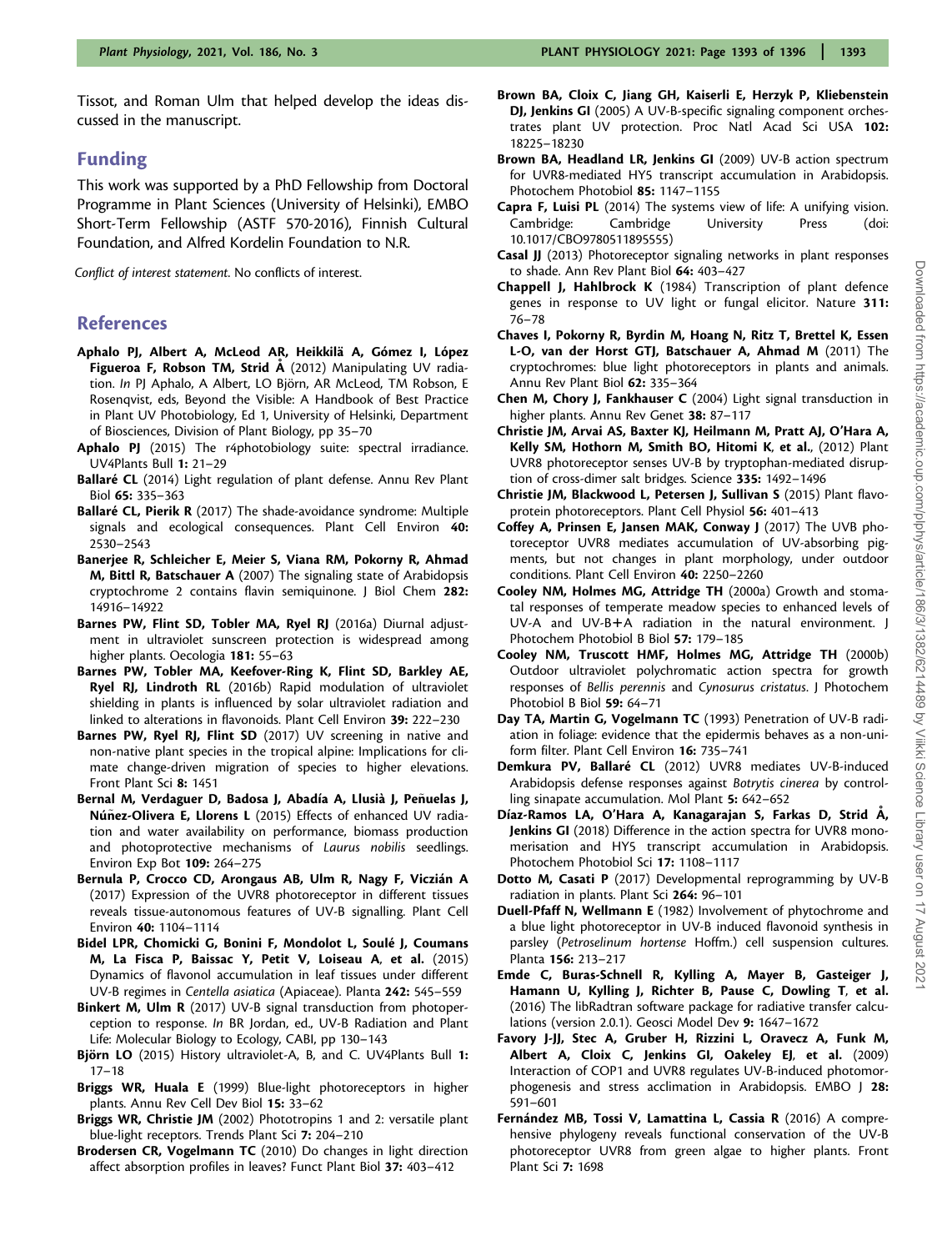- Fina J, Casadevall R, Abdelgawad H, Prinsen E, Markakis MN, Beemster GTS, Casati P (2017) UV-B inhibits leaf growth through changes in growth regulating factors and Gibberellin levels. Plant Physiol 174: 1110–1126
- Findlay KMW, Jenkins GI (2016) Regulation of UVR8 photoreceptor dimer/monomer photo-equilibrium in Arabidopsis plants grown under photoperiodic conditions. Plant Cell Environ 39: 1706–1714
- Folta KM, Spalding EP (2001) Unexpected roles for cryptochrome 2 and phototropin revealed by high-resolution analysis of blue lightmediated hypocotyl growth inhibition. Plant J 26: 471–478
- Fuglevand G, Jackson JA, Jenkins GI (1996) UV-B, UV-A, and blue light signal transduction pathways interact synergistically to regulate chalcone synthase gene expression in Arabidopsis. Plant Cell 8: 2347–2357
- Gangappa SN, Botto JF (2016) The multifaceted roles of HY5 in plant growth and development. Mol Plant 9: 1353–1365
- Gorton HL (2010) Biological action spectra, Photobiol Sci Online (KC Smith, ed.) Am Soc Photobiol [http://photobiology.info/Gorton.](http://www.photobiology.info/) [html](http://www.photobiology.info/)
- Gruber H, Heijde M, Heller W, Albert A, Seidlitz HK, Ulm R (2010) Negative feedback regulation of UV-B-induced photomorphogenesis and stress acclimation in Arabidopsis. Proc Natl Acad Sci USA 107: 20132–20137
- Gundel PE, Pierik R, Mommer L, Ballaré CL (2014) Competing neighbors: Light perception and root function. Oecologia 176:  $1 - 10$
- Guo H, Duong H, Ma N, Lin C (1999) The Arabidopsis blue light receptor cryptochrome 2 is a nuclear protein regulated by a blue light-dependent post-transcriptional mechanism. Plant J 19: 279–287
- Hayes S, Velanis CN, Jenkins GI, Franklin KA (2014) UV-B detected by the UVR8 photoreceptor antagonizes auxin signaling and plant shade avoidance. Proc Natl Acad Sci USA 111: 11894–11899
- Heijde M, Ulm R (2013) Reversion of the Arabidopsis UV-B photoreceptor UVR8 to the homodimeric ground state. Proc Natl Acad Sci USA 110: 1113–1118
- Hermanowicz P, Banaś AK, Sztatelman O, Gabryś H, Łabuz J (2019) UV-B induces chloroplast movements in a phototropin-dependent manner. Front Plant Sci 10: 1279
- Hideg E, Jansen MAK, Strid A (2013) UV-B exposure, ROS, and stress: Inseparable companions or loosely linked associates? Trends Plant Sci 18: 107–115
- **Hideg E, Strid A** (2017) The effects of UV-B on the biochemistry and metabolism of plants. In BR Jordan, ed., UV-B Radiation and Plant Life: Molecular Biology to Ecology, CABI, pp 90–110.
- Hoecker U (2017) The activities of the E3 ubiquitin ligase COP1/SPA, a key repressor in light signaling. Curr Opin Plant Biol 37: 63–69
- Holmes MG, Keiller DR (2002) Effects of pubescence and waxes on the reflectance of leaves in the ultraviolet and photosynthetic wavebands: A comparison of a range of species. Plant Cell Environ 25: 85–93
- Holopainen JK, Kivimäenpää M, Julkunen-Tiitto R (2018) New light for phytochemicals. Trends Biotechnol 36: 7-10
- Holtkotte X, Ponnu J, Ahmad M, Hoecker U (2017) The blue lightinduced interaction of cryptochrome 1 with COP1 requires SPA proteins during Arabidopsis light signaling. PLOS Genet 13: e1007044
- Huang X, Ouyang X, Yang P, Lau OS, Chen L, Wei N, Deng XW (2013) Conversion from CUL4-based COP1-SPA E3 apparatus to UVR8-COP1-SPA complexes underlies a distinct biochemical function of COP1 under UV-B. Proc Natl Acad Sci USA 110: 16669–16674
- Isner JC, Olteanu VA, Hetherington AJ, Coupel-Ledru A, Sun P, Pridgeon AJ, Jones GS, Oates M, Williams TA, Maathuis FJM, et al. (2019) Short- and long-term effects of UVA on Arabidopsis are mediated by a novel cGMP phosphodiesterase. Curr Biol 29: 2580–2585.e4
- Jansen MA, Urban O (2019) Plant Responses to UV-B Radiation. eLS. John Wiley & Sons, Ltd, Chichester, UK, pp 1–11
- Jenkins GI (2014) Structure and function of the UV-B photoreceptor UVR8. Curr Opin Struct Biol 29: 52–57
- Jenkins GI (2017) Photomorphogenic responses to ultraviolet-B light. Plant Cell Environ 40: 2544–2557
- Jiang J, Liu J, Sanders D, Qian S, Ren W, Song J, Liu F, Zhong X (2021) UVR8 interacts with de novo DNA methyltransferase and suppresses DNA methylation in Arabidopsis. Nat Plants 7: 184–197
- Kaiserli E, Jenkins GI (2007) UV-B promotes rapid nuclear translocation of the Arabidopsis UV-B specific signaling component UVR8 and activates its function in the nucleus. Plant Cell 19: 2662–2673
- Kleine T, Kindgren P, Benedict C, Hendrickson L, Strand Å. (2007). Genome-wide gene expression analysis reveals a critical role for CRYPTOCHROME1 in the response of Arabidopsis to high irradiance. Plant Physiol 144: 1391–1406
- Klem K, Holub P, Štroch M, Nezval J, Špunda V, Tříska J, Jansen MAK, Robson TM, Urban O (2015) Ultraviolet and photosynthetically active radiation can both induce photoprotective capacity allowing barley to overcome high radiation stress. Plant Physiol Biochem 93: 74–83
- Kolb CA, Schreiber U, Gademann R, Pfundel EE (2005) UV-A screening in plants determined using a new portable fluorimeter. Photosynthetica 43: 371–377
- Kolb CA, Pfündel EE (2005) Origins of non-linear and dissimilar relationships between epidermal UV absorbance and UV absorbance of extracted phenolics in leaves of grapevine and barley. Plant Cell Environ 28: 580–590
- Krauss P, Markstädter C, Riederer M (1997) Attenuation of UV radiation by plant cuticles from woody species. Plant Cell Environ 20: 1079–1085
- Lau K, Podolec R, Chappuis R, Ulm R, Hothorn M (2019) Plant photoreceptors and their signaling components compete for COP 1 binding via VP peptide motifs. EMBO J 38: e102140
- Li X, Ren H, Kundu M, Liu Z, Zhong FW, Wang L, Gao J, Zhong D (2020) A leap in quantum efficiency through light harvesting in photoreceptor UVR8. Nat Commun 11: 1–9
- Liang T, Mei S, Shi C, Yang Y, Peng Y, Ma L, Wang F, Li X, Huang X, Yin Y, et al. (2018) UVR8 interacts with BES1 and BIM1 to regulate transcription and photomorphogenesis in Arabidopsis. Dev Cell 44: 512–523
- Liao X, Liu W, Yang H-Q Jenkins GI (2020) A dynamic model of UVR8 photoreceptor signalling in UV-B-acclimated Arabidopsis. New Phytologist 227: 857–866.
- Lin C, Ahmad M, Gordon D, Cashmore AR (1995) Expression of an Arabidopsis cryptochrome gene in transgenic tobacco results in hypersensitivity to blue, UV-A, and green light. Proc Natl Acad Sci USA 92: 8423–8427
- Lin C, Ahmad M, Cashmore AR (1996) Arabidopsis cryptochrome 1 is a soluble protein mediating blue light-dependent regulation of plant growth and development. Plant J 10: 893-902
- Lindfors A, Heikkilä A, Kaurola J, Koskela T, Lakkala K (2009) Reconstruction of solar spectral surface UV irradiances using radiative transfer simulations. Photochem Photobiol 85: 1233–1239
- Liscum E, Briggs WR (1995) Mutations in the NPH1 locus of Arabidopsis disrupt the perception of phototropic stimuli. Plant Cell 7: 473–485
- Liscum E, Hodgson DW, Campbell TJ (2003) Blue light signaling through the cryptochromes and phototropins. So that's what the blues is all about. Plant Physiol 133: 1429–1436
- Liscum E, Nittler P, Koskie K (2020) The continuing arc toward phototropic enlightenment. J Exp Bot 71: 1652–1658
- MacKelprang R, Lemaux PG (2020) Genetic engineering and editing of plants: An analysis of new and persisting questions. Annu Rev Plant Biol 71: 659–687
- Mazza CA, Ballaré CL (2015) Photoreceptors UVR8 and phytochrome B cooperate to optimize plant growth and defense in patchy canopies. New Phytol 207: 4–9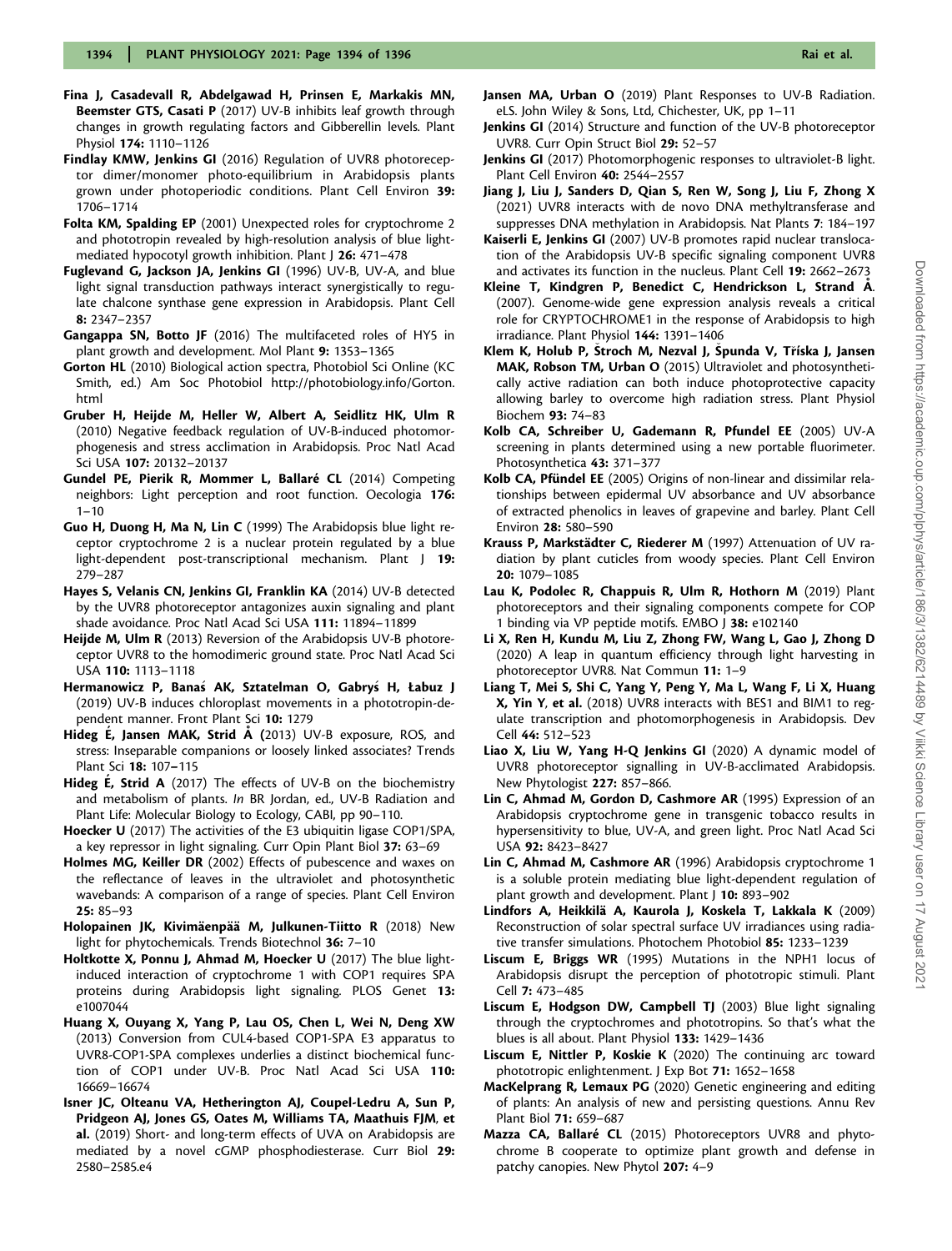- McCree KJ (1972) Test of current definitions of photosynthetically active radiation against leaf photosynthesis data. Agric Meteorol 10: 443–453
- Middleton EM, Teramura AH (1993) The role of flavonol glycosides and carotenoids in protecting soybean from Ultraviolet-B damage. Plant Physiol 103: 741–752
- Morales LO, Tegelberg R, Brosché M, Keinänen M, Lindfors A, Aphalo PJ (2010) Effects of solar UV-A and UV-B radiation on gene expression and phenolic accumulation in Betula pendula leaves. Tree Physiol 30: 923–934
- Morales LO, Tegelberg R, Brosché M, Lindfors A, Siipola S, Aphalo PJ (2011) Temporal variation in epidermal flavonoids due to altered solar UV radiation is moderated by the leaf position in Betula pendula. Physiol Plant 143: 261–270
- Morales LO, Brosché M, Vainonen J, Jenkins GI, Wargent JJ, Sipari N, Strid A, Lindfors AV, Tegelberg R, Aphalo PJ (2013) Multiple roles for UV RESISTANCE LOCUS8 in regulating gene expression and metabolite accumulation in Arabidopsis under solar ultraviolet radiation. Plant Physiol 161: 744–759
- Morales LO, Brosché M, Vainonen JP, Sipari N, Lindfors AV, Strid  $\AA$ , Aphalo PJ (2015) Are solar UV-B- and UV-A-dependent gene expression and metabolite accumulation in Arabidopsis mediated by the stress response regulator RADICAL-INDUCED CELL DEATH1? Plant Cell Environ 38: 878–891
- Moriconi V, Binkert M, Costigliolo C, Sellaro R, Ulm R, Casal JJ (2018) Perception of sunflecks by the UV-B photoreceptor UV RESISTANCE LOCUS8. Plant Physiol 177: 75–81
- Newsham KK, McLeod AR, Greenslade PD, Emmett BA (1996) Appropriate controls in outdoor UV-B supplementation experiments. Glob Chang Biol 2: 319–324
- Pedmale UV, Huang SC, Zander M, Cole BJ, Hetzel J, Ljung K, Reis PAB, Sridevi P, Nito K, Nery JR, et al. (2016) Cryptochromes interact directly with PIFs to control plant growth in limiting blue light. Cell 164: 233–245
- Perrotta G, Yahoubyan G, Nebuloso E, Renzi L, Giuliano G (2001) Tomato and barley contain duplicated copies of cryptochrome 1. Plant Cell Environ 24: 991–998
- Pescheck F, Bilger W (2019) High impact of seasonal temperature changes on acclimation of photoprotection and radiation-induced damage in field grown Arabidopsis thaliana. Plant Physiol Biochem 134: 129–136
- Pieristè M, Neimane S, Solanki T, Nybakken L, Jones AG, Forey E, Chauvat M, Nečajeva J, Robson TM (2020) Ultraviolet radiation accelerates photodegradation under controlled conditions but slows the decomposition of senescent leaves from forest stands in southern Finland. Plant Physiol Biochem 146: 42–54
- Podolec R, Ulm R (2018) Photoreceptor-mediated regulation of the COP1/SPA E3 ubiquitin ligase. Curr Opin Plant Biol 45: 18–25
- Ponnu J, Riedel T, Penner E, Schrader A, Hoecker U (2019) Cryptochrome 2 competes with COP1 substrates to repress COP1 ubiquitin ligase activity during Arabidopsis photomorphogenesis. Proc Natl Acad Sci USA 116: 27133–27141.
- Core Team R. (2020) A Language and Environment for Statistical Computing. R Foundation for Statistical Computing [\(https://www.](https://www.r-project.org/) [r-project.org/\)](https://www.r-project.org/)
- Rai N, Neugart S, Yan Y, Wang F, Siipola SM, Lindfors A V, Winkler JB, Albert A, Brosché M, Lehto T, et al. (2019) How do cryptochromes and UVR8 interact in natural and simulated sunlight? J Exp Bot **70:** 4975-4990
- Rai N, O'Hara A, Farkas D, Safronov O, Ratanasopa K, Wang F, Lindfors AV, Jenkins GI, Lehto T, Salojärvi J, et al. (2020) The photoreceptor UVR8 mediates the perception of both UV-B and UV-A wavelengths up to 350 nm of sunlight with responsivity moderated by cryptochromes. Plant Cell Environ 43: 1513–1527
- Rizzini L, Favory J-J, Cloix C, Faggionato D, O'Hara A, Kaiserli E, Baumeister R, Schäfer E, Nagy F, Jenkins GI, et al. (2011) Perception of UV-B by the Arabidopsis UVR8 protein. Science 332: 103–106
- Robson TM, Aphalo PJ, Banaś AK, Barnes PW, Brelsford CC, Jenkins GI, Kotilainen TK, Łabuz J, Martínez-Abaigar J, Morales LO, et al. (2019) A perspective on ecologically relevant plant-UV research and its practical application. Photochem Photobiol Sci 18: 970–988
- Sadras V, Alston J, Aphalo P, Connor D, Denison RF, Fischer T, Gray R, Hayman P, Kirkegaard J, Kirchmann H, et al. (2020) Making science more effective for agriculture. Adv Agron 163: 153–177
- Siipola SM, Kotilainen T, Sipari N, Morales LO, Lindfors AV, Robson TM, Aphalo PJ (2015) Epidermal UV-A absorbance and whole-leaf flavonoid composition in pea respond more to solar blue light than to solar UV radiation. Plant Cell Environ 38: 941–952
- Solanki T, Aphalo PJ, Neimane S, Hartikainen SM, Pieristè M, Shapiguzov A, Porcar-Castell A, Atherton J, Heikkilä A, Robson TM (2019) UV-screening and springtime recovery of photosynthetic capacity in leaves of Vaccinium vitis-idaea above and below the snow pack. Plant Physiol Biochem 134: 40–52
- Tegelberg R, Julkunen-Tiitto R, Aphalo PJ (2001) The effects of long-term elevated UV-B on the growth and phenolics of field-grown silver birch (Betula pendula). Glob Chang Biol 7: 839–848
- Tegelberg R, Aphalo PJ, Julkunen-Tiitto R (2002) Effects of longterm, elevated ultraviolet-B radiation on phytochemicals in the bark of silver birch (Betula pendula). Tree Physiol 22: 1257–1263
- Tilbrook K, Arongaus AB, Binkert M, Heijde M, Yin R, Ulm R (2013) The UVR8 UV-B photoreceptor: perception, signaling and response. Arabidopsis Book 11: e0164
- Tissot N, Ulm R (2020) Cryptochrome-mediated blue-light signalling modulates UVR8 photoreceptor activity and contributes to UV-B tolerance in Arabidopsis. Nat Commun 11: 1323
- Tossi V, Lamattina L, Jenkins GI, Cassia RO (2014) Ultraviolet-B-induced stomatal closure in Arabidopsis is regulated by the UV RESISTANCE LOCUS8 photoreceptor in a nitric oxide- dependent mechanism. Plant Physiol 164: 2220–2230
- Tossi VE, Regalado JJ, Iannicelli J, Laino LE, Burrieza HP, Escandón AS, Pitta-Álvarez SI (2019) Beyond Arabidopsis: Differential UV-B response mediated by UVR8 in diverse species. Front Plant Sci 10: 1-17
- Vandenbussche F, Tilbrook K, Fierro AC, Marchal K, Poelman D, Van Der Straeten D, Ulm R (2014) Photoreceptor-mediated bending towards UV-B in Arabidopsis. Mol Plant 7: 1041–1052
- Vanhaelewyn L, Prinsen E, Van Der Straeten D, Vandenbussche F (2016) Hormone-controlled UV-B responses in plants. J Exp Bot 67: 4469–4482
- Vanhaelewyn L, Viczián A, Prinsen E, Bernula P, Serrano AM, Arana MV, Ballaré CL, Nagy F, van der Straeten D, Vandenbussche F (2019) Differential UVR8 signal across the stem controls UV-B-induced inflorescence phototropism. Plant Cell 31: 2070–2088
- Veit M, Bilger W, Mühlbauer T, Brummet W, Winter K (1996) Diurnal changes in flavonoids. Plant Physiol 148: 478–482
- Verdaguer D, Jansen MAKK, Llorens L, Morales LO, Neugart S (2017) UV-A radiation effects on higher plants: Exploring the known unknown. Plant Sci 255: 72–81
- Wang F, Robson TM, Casal JJ, Shapiguzov A, Aphalo PJ (2020) Contributions of cryptochromes and phototropins to stomatal opening through the day. Funct Plant Biol 47: 226–238
- Wang Q, Lin C (2020) Mechanisms of cryptochrome-mediated photoresponses in plants. Annu Rev Plant Biol 71: 103–129
- Wang Q, Zuo Z, Wang X, Gu L, Yoshizumi T, Yang Z, Yang L, Liu Q, Liu W, Han Y-J, et al. (2016) Photoactivation and inactivation of Arabidopsis cryptochrome 2. Science 354: 343–347
- Wang W, Lu X, Li L, Lian H, Mao Z, Xu P, Guo T, Xu F, Du S, Cao X, et al. (2018) Photoexcited CRYPTOCHROME1 interacts with dephosphorylated BES1 to regulate brassinosteroid signaling and photomorphogenesis in Arabidopsis. Plant Cell 30: 1989–2005